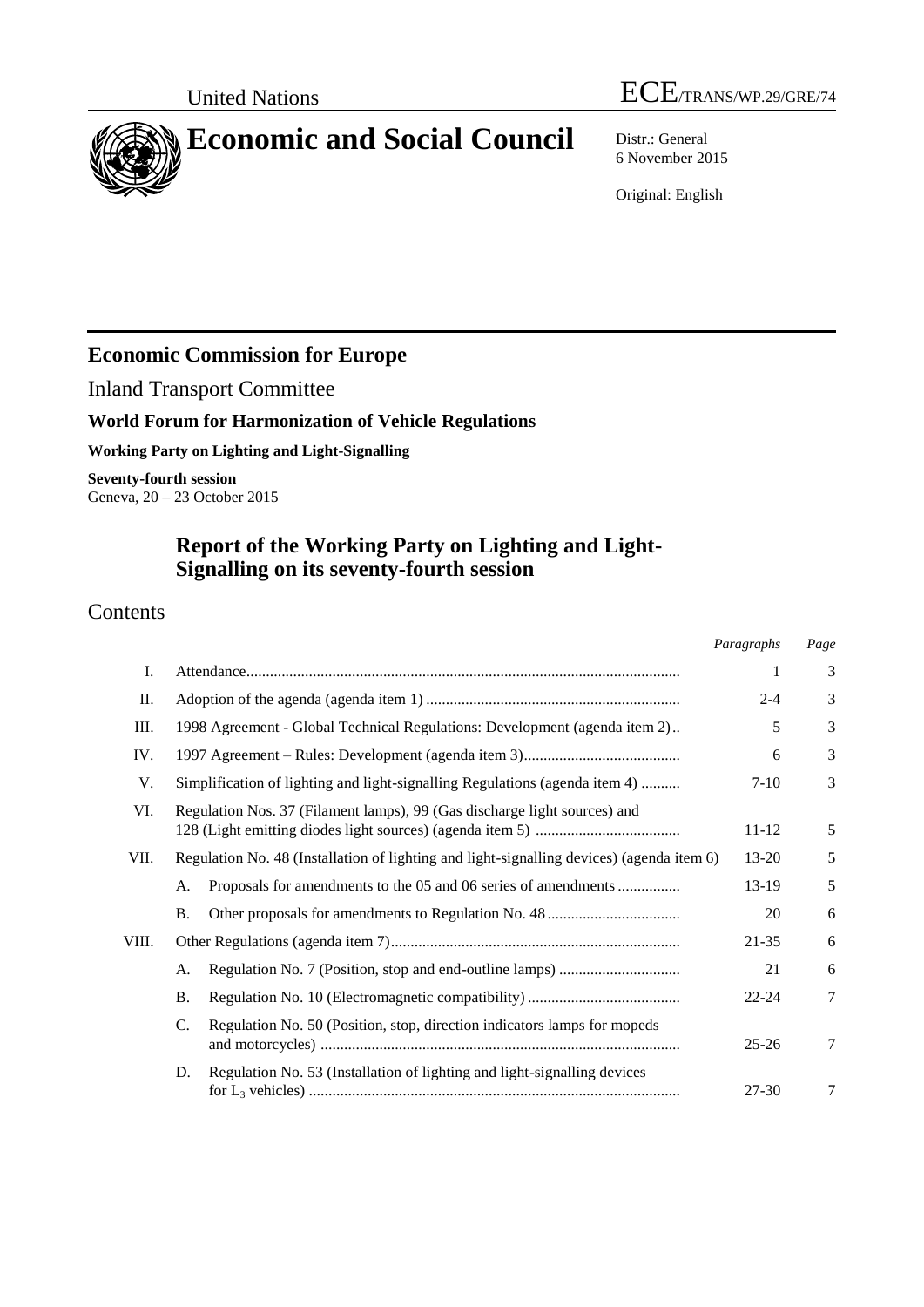|         | Ε.        | Regulation No. 86 (Installation of lighting and light-signalling devices             | 31-32 | 8  |
|---------|-----------|--------------------------------------------------------------------------------------|-------|----|
|         | F.        |                                                                                      | 33-34 | 9  |
|         | G.        | Regulation No. 113 (Headlamps emitting a symmetrical passing-beam)                   | 35    | 9  |
| IX.     |           |                                                                                      | 36    | 9  |
| X.      |           |                                                                                      | 37-40 | 9  |
|         | A.        | Amendments to the Convention on Road Traffic (Vienna 1968)                           | 37    | 9  |
|         | <b>B.</b> |                                                                                      | 38    | 10 |
|         | C.        | Development of an International Whole Vehicle Type Approval (IWVTA).                 | 39    | 10 |
|         | D.        |                                                                                      | 40    | 10 |
| XI.     |           |                                                                                      | 41-45 | 10 |
| XII.    |           |                                                                                      | 46-47 | 11 |
|         | A.        |                                                                                      | 46    | 11 |
|         | <b>B.</b> | Work progress of the International Automotive Lighting and Light                     | 47    | 11 |
| XIII.   |           |                                                                                      | 48    | 11 |
| XIV.    |           |                                                                                      | 49    | 11 |
| Annexes |           |                                                                                      |       |    |
| I.      |           |                                                                                      |       | 12 |
| Π.      |           |                                                                                      |       | 14 |
| Ш.      |           | Adopted Terms of Reference and Rules of Procedure for the "Informal Working Group on |       | 15 |
| IV.     |           |                                                                                      |       | 20 |
| V.      |           |                                                                                      |       | 21 |
| VI.     |           |                                                                                      |       | 23 |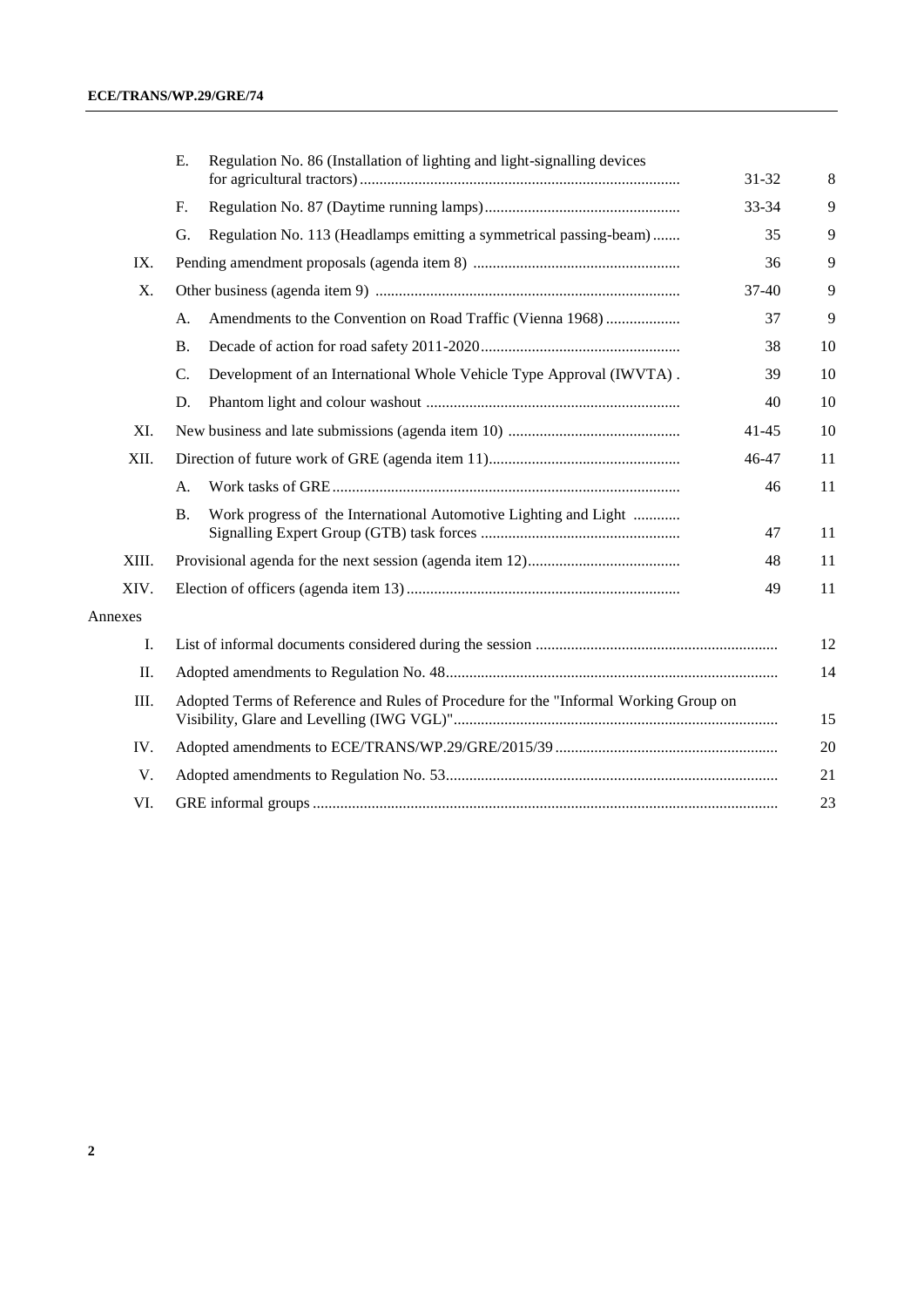## **I. Attendance**

1. The Working Party on Lighting and Light-Signalling (GRE) held its seventy-fourth session from 20 to 23 October 2015 in Geneva, under the chairmanship of Mr. M. Loccufier (Belgium). Experts from the following countries participated in the work according to Rule 1 (a) of the Rules of Procedure of the World Forum for Harmonization of Vehicle Regulations (WP.29) (TRANS/WP.29/690, ECE/TRANS/WP.29/690/Amends. 1 and 2): Austria; Belgium; Canada; China; Czech Republic; Finland; France; Germany; Hungary; India; Italy; Japan; Luxemburg; Netherlands; Norway; Poland; Republic of Korea; Russian Federation; Spain; Sweden and the United Kingdom of Great Britain and Northern Ireland (UK). An expert from the European Commission (EC) participated. Experts from the following non-governmental organizations also took part in the session: European Association of Automotive Suppliers (CLEPA); International Automotive Lighting and Light Signalling Expert Group (GTB); International Electrotechnical Commission (IEC); International Motorcycle Manufacturers Association (IMMA); International Organization of Motor Vehicle Manufacturers (OICA). Upon invitation of the Chair, the experts from the European Committee of Associations of Manufacturers of Agricultural Machinery (CEMA) participated.

## **II. Adoption of the agenda (agenda item 1)**

*Documentation*: ECE/TRANS/WP.29/GRE/2015/24,

Informal documents GRE-74-01-Rev.1 and GRE-74-13

2. GRE considered and adopted the agenda proposed for the seventy-fourth session (ECE/TRANS/WP.29/GRE/2015/24), as reproduced in GRE-74-01-Rev.1 (including the informal documents distributed during the session).

3. The list of informal documents is contained in Annex I to the report. The list of GRE informal groups is reproduced in Annex VI to the report.

4. GRE took note of the highlights of the June 2015 session of WP.29 and the official document submission deadline of 8 January 2016 for the April 2016 session of GRE (GRE-74-13).

## <span id="page-2-0"></span>**III. 1998 Agreement - Global Technical Regulations: Development (agenda item 2)**

*Documentation*: ECE/TRANS/WP.29/GRE/71, para. 5

5. No proposals were introduced under this agenda item.

#### **IV. 1997 Agreement – Rules: Development (agenda item 3)**

6. No new information was reported under this agenda item.

## **V. Simplification of lighting and light-signalling Regulations (agenda item 4)**

*Documentation*: ECE/TRANS/WP.29/GRE/2015/25, ECE/TRANS/WP.29/GRE/2015/26,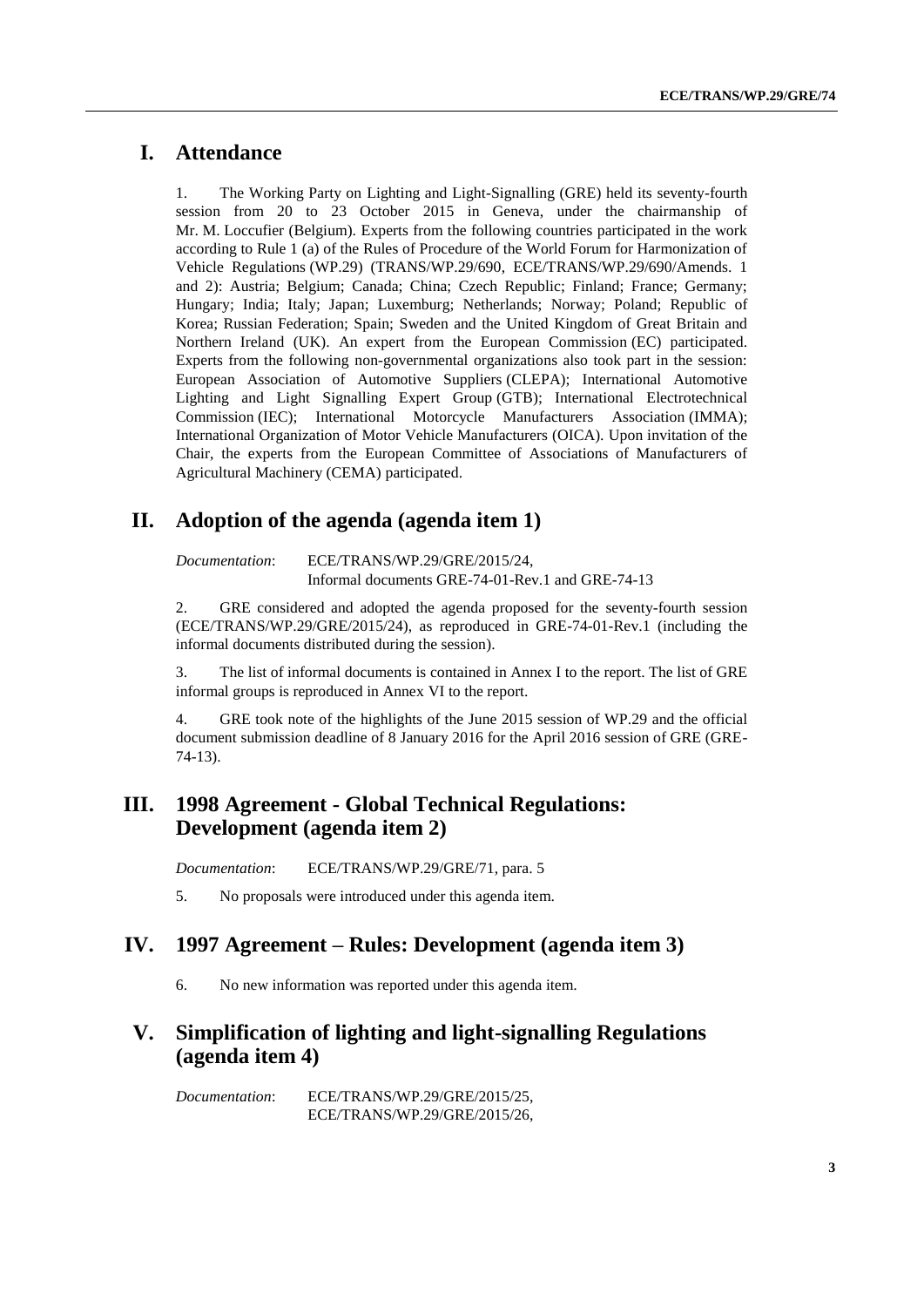ECE/TRANS/WP.29/GRE/2015/27, ECE/TRANS/WP.29/GRE/2015/28, ECE/TRANS/WP.29/1116, Informal documents WP.29-166-22, GRE-74-03, GRE-74-04, GRE-74-05, GRE-74-06, GRE-74-07, GRE-74-15, GRE-74-17, GRE-74-18 and GRE-74-24

7. GRE took note of the progress of the Informal Working Group "Simplification of the Lighting and Light-Signalling Regulations" (IWG SLR) and of its forthcoming meetings. The secretariat informed GRE about the guidance provided by the United Nations Office for Legal Affairs (OLA) and WP.29 on different options for the so-called Horizontal Reference Document (HRD) (ECE/TRANS/WP.29/1116, WP.29-166-18 and GRE-74-15). In particular, OLA had pointed out that using a new part B of Regulation No. 48 as HRD would contradict the terms of the 1958 Agreement. With regard to establishing a new Resolution, OLA had indicated that Regulations can only be amended in accordance with the procedure set out in Article 12 of the Agreement and that a Resolution cannot be employed to amend a Regulation. OLA had also proposed, as an alternative solution, to amend the 1958 Agreement with a specific procedure applicable in those cases when an amendment to one Regulation would affect the application of other Regulations.

8. The expert from EC was of the view that the alternative solution proposed by OLA would bring no results, in view of its complexity and the advanced stage of work on Revision 3 of the 1958 Agreement. He also expressed concerns about the regulatory status of a new Resolution outside the legal text of the 1958 Agreement. The expert from UK shared these concerns. Various experts raised questions on using dynamic or static references to HRD in the individual device Regulations. GRE noted that dynamic references could provide more benefits in terms of simplifying the text, but some Contracting Parties might prefer static references for legal reasons. GRE also wondered about the correlation between amendments to HRD and supplements or new series of amendments to individual device Regulations, including transitional provisions. GRE requested IWG SLR to address the identified issues and to report to the next session on its findings.

9. On behalf of IWG SLR, the expert from IEC introduced a draft Resolution on the common specification of light source categories (ECE/TRANS/WP.29/GRE/2015/28 and GRE-74-06), proposals for simplifying Regulations Nos. 37, 99 and 128 by moving data sheets for various light sources from these Regulations to the Resolution as well as some further modifications (ECE/TRANS/WP.29/GRE/2015/25, ECE/TRANS/WP.29/GRE/ 2015/26, ECE/TRANS/WP.29/GRE/2015/27, GRE-74-03, GRE-74-04, GRE-74-05, GRE-74-17, GRE-74-18 and GRE-74-24). The experts from Germany, France, Italy, Netherlands and EC delivered a number of remarks on these proposals, mainly of a terminology nature. The expert from France also requested that all modifications to Regulations Nos. 37, 99 and 128 be clearly explained in the "Justification" section of the respective documents.

10. GRE stressed the need to ensure the high quality of these documents before submitting them to WP.29 and requested IWG SLR to update the proposals based on the comments received and to submit a revised package for consideration at the next session. Some experts pointed out that the guidance by OLA on establishing a new HRD Resolution (see para. 7 above) was also applicable to the draft Resolution on light sources. GRE recalled that this approach had already been endorsed by WP.29 at its November 2014 session. Nevertheless, GRE requested its Chair to ask WP.29, at its forthcoming session in November 2015, to reconfirm this mandate in the light of the OLA guidance.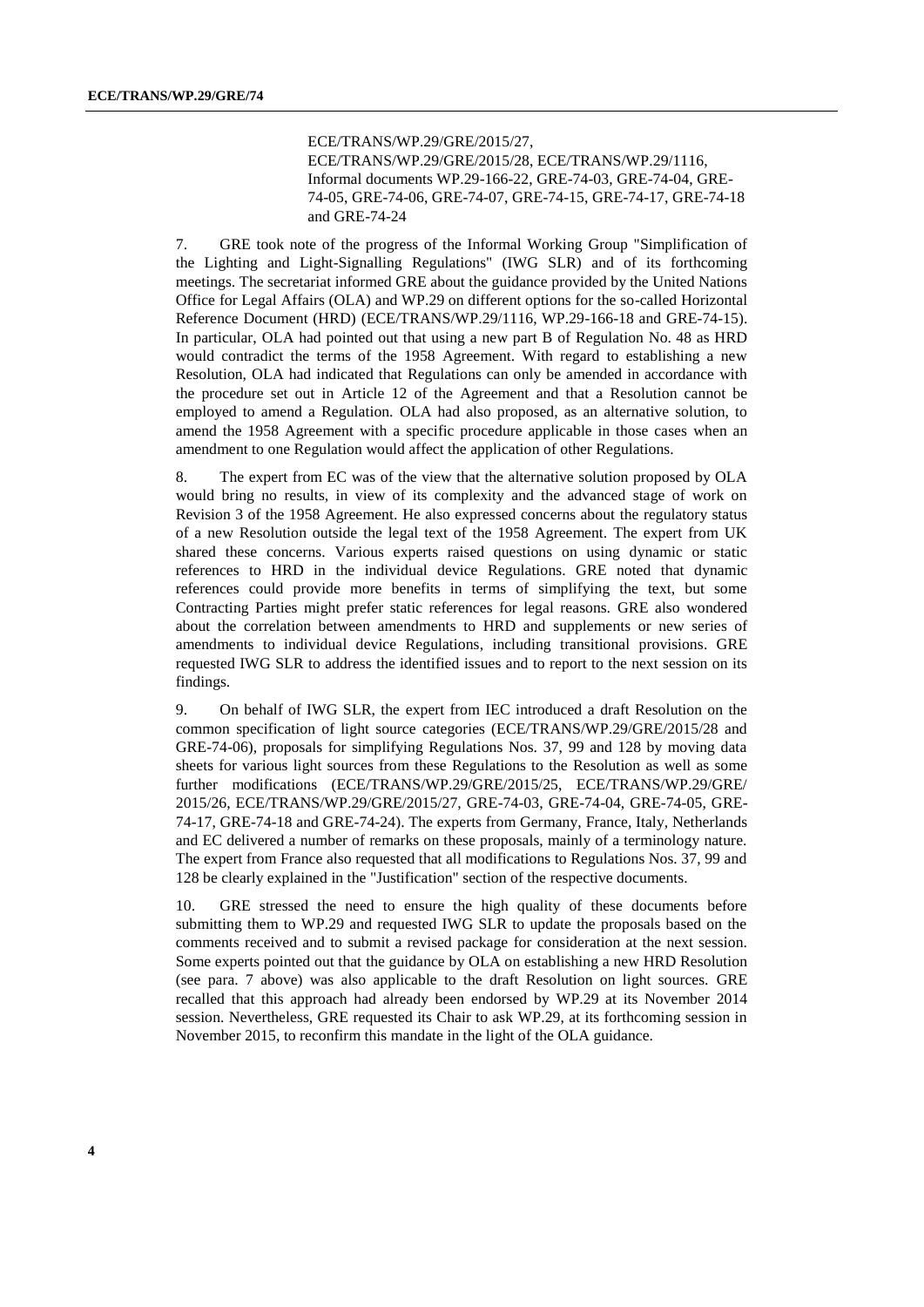## **VI. Regulation Nos. 37 (Filament lamps), 99 (Gas discharge light sources) and 128 (Light emitting diodes light sources) (agenda item 5)**

*Documentation*: ECE/TRANS/WP.29/GRE/2015/29, ECE/TRANS/WP.29/GRE/2015/30

11. The expert from GTB proposed to phase out a set of light source categories in Regulation No. 37 (ECE/TRANS/WP.29/GRE/2015/29). GRE agreed that this proposal should be incorporated into the revised draft Resolution on the common specification of light source categories (see paras. 9 and 10 above). GRE also discussed whether phasing out of light source categories could be done only by amending the Resolution or specific transitional provisions should also be introduced into Regulation No. 37. GRE decided to revert to this issue at a later stage.

12. The expert from GTB proposed to introduce new light source categories into Regulation No. 128 and to align some drawings (ECE/TRANS/WP.29/GRE/2015/30). GRE agreed that, bearing in mind its importance for the industry, this proposal should be treated separately from the draft Resolution on light sources. GRE adopted the proposal and requested the secretariat to submit them to WP.29 and the Administrative Committee of the 1958 Agreement (AC.1) for consideration and vote at their March 2016 sessions as draft Supplement 5 to the original series of Regulation No. 128.

## **VII. Regulation No. 48 (Installation of lighting and light-signalling devices) (agenda item 6)**

#### **A. Proposals for amendments to the 05 and 06 series of amendments**

*Documentation:* ECE/TRANS/WP.29/GRE/73, ECE/TRANS/WP.29/GRE/2015/21, ECE/TRANS/WP.29/GRE/2015/31, ECE/TRANS/WP.29/GRE/2015/32, ECE/TRANS/WP.29/GRE/2015/33, ECE/TRANS/WP.29/GRE/2015/34, ECE/TRANS/WP.29/1116, Informal documents GRE-73-14, GRE-74-10, GRE-74-16, GRE-74-19 and GRE-74-22-Rev.1

13. The expert from the Netherlands, in his capacity of Chair of the Task Force on Tell-Tales (TF TT), reported on the progress made by the Task Force. The expert from OICA, Secretary of TF TT, proposed amendments to Regulations Nos. 7, 87 and 48 on tell-tales indicating a failure (ECE/TRANS/WP.29/GRE/2015/31, ECE/TRANS/WP.29/GRE/ 2015/32, ECE/TRANS/WP.29/GRE/2015/33 GRE-74-16). He pointed out that the proposed amendments would also require an amendment to Regulation No. 121 and, to this end, a separate proposal would be submitted to the Working Party on General Safety Provisions (GRSG). GRE requested TF TT to specify the legal form of the proposed amendments and to submit revised proposals for consideration at the next session.

14. GRE reverted to the proposal by the expert from France to delete a design restrictive requirement in Regulation No. 48 for an auto-levelling device for low beam produced by light emitting diodes (LED) light sources (ECE/TRANS/WP.29/GRE/2015/21 and ECE/TRANS/WP.29/GRE/73, para. 20). The secretariat informed GRE about the discussion on this issue at the June 2015 session of WP.29. The World Forum had stressed that Regulations should be technologically neutral and invited GRE to adopt the French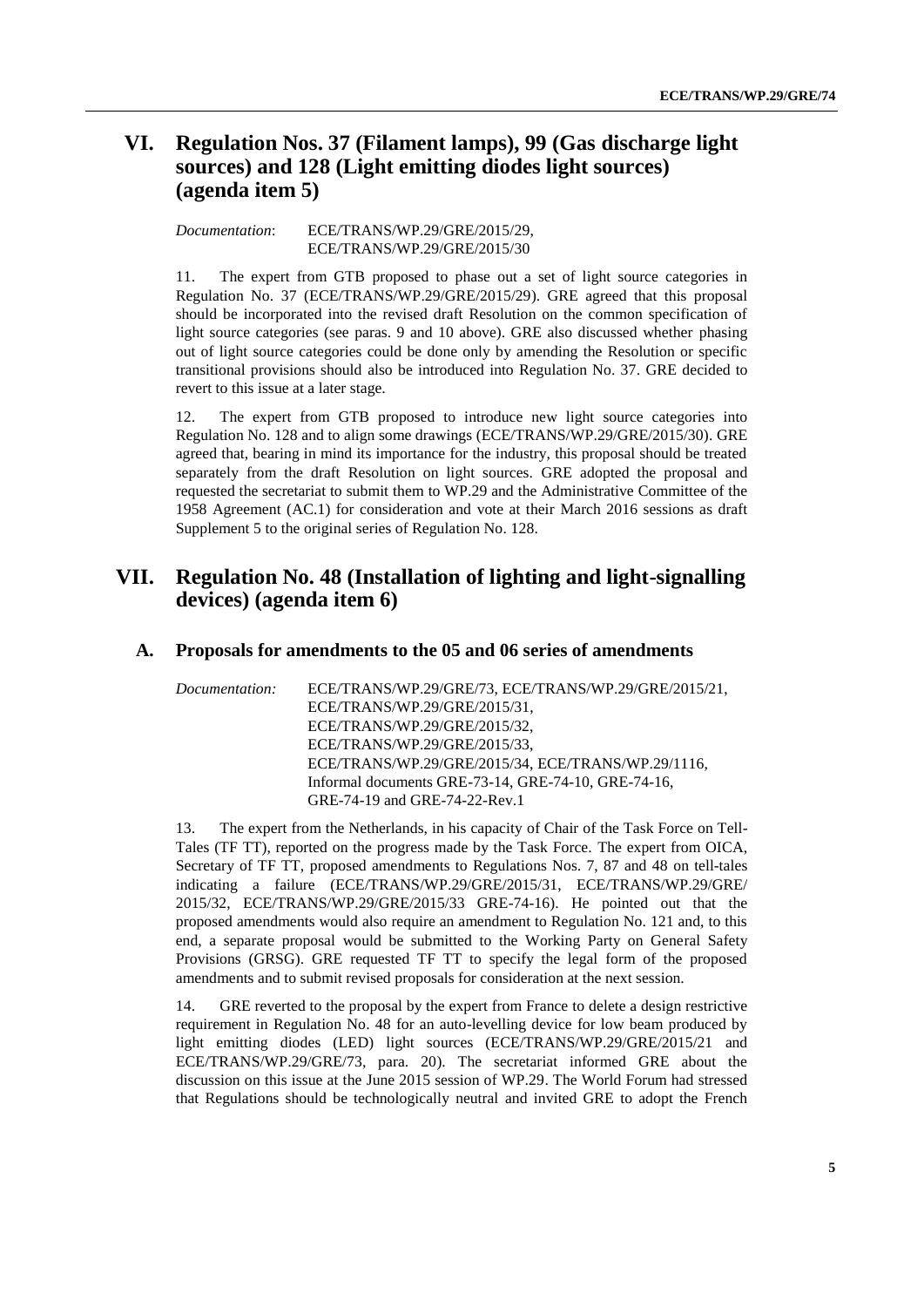proposal and to submit it to WP.29 for consideration (ECE/TRANS/WP.29/1116, paras. 50 and 51).

15. GRE was not in a position to reach a consensus on this matter. The experts from Germany and Japan did not support the French proposal and suggested that it first be referred to the Informal Working Group on Visibility, Glare and Levelling (IWG VGL) and considered in one package with various other proposals. The experts from Belgium, Italy, Finland, France, Spain, EC, CLEPA and OICA supported the French proposal and called for its adoption independently from the IWG VGL activities. The experts from Austria and Poland reserved their positions. Finally, in view of the WP.29 guidance, GRE agreed to adopt the proposal in ECE/TRANS/WP.29/GRE/2015/21 and to submit it to the March 2016 session of WP.29 for a final decision. The Chair was also requested to brief WP.29 on the different views expressed by experts in GRE.

16. To improve road safety, the expert from Germany proposed to reduce the intensity of a daytime running lamp (DRL) in situations where a direction indicator is activated during the functioning of DRL (GRE-73-14). The experts from Canada, France, Netherlands, UK and OICA supported the idea of the proposal, but pointed out the need to further discuss its technical details. GRE invited experts to transmit their comments, if any, to the expert from Germany and requested him to submit an official document for consideration at the next session.

17. The expert from Germany presented a proposal on fitting end-outline marker lamps when a device for indirect vision is installed (ECE/TRANS/WP.29/GRE/2015/34 and GRE-74-22-Rev.1). GRE adopted this proposal, as contained in Annex II, and requested the secretariat to submit it to WP.29 and the Administrative Committee of the 1958 Agreement (AC.1) for consideration and vote at their March 2016 sessions as draft Supplement 9 to the 05 series of amendments to and draft Supplement 7 to the 06 series of amendments Regulation No. 48.

18. The experts form the Czech Republic and OICA proposed to add a new transitional provision for the 06 series of amendments (GRE-74-10). This proposal received comments from the experts from Italy and EC. The experts from France and Germany requested more time to study the proposal. GRE decided to come back to this issue at the next session on the basis of an official document to be prepared by OICA.

19. The expert from OICA identified a possible conflict between the provisions of Regulation No. 48 and the rule to switch off lamps for circulation inside refineries (GRE-74-19). GRE was of the view that this issue should be addressed in the framework of the European Agreement concerning the International Carriage of Dangerous Goods by Road (ADR) and invited OICA to contact the respective ADR bodies.

#### **B. Other proposals for amendments to Regulation No. 48**

*Documentation:* Informal document GRE-74-21-Rev.1

20. The expert from Germany, in his capacity of Chair of IWG VGL, reported on the activities of the Informal Working Group and presented its draft terms of reference (ToR). GRE adopted ToR of IWG VGL (Annex III).

## **VIII. Other Regulations (agenda item 7)**

#### **A. Regulation No. 7 (Position, stop and end-outline lamps)**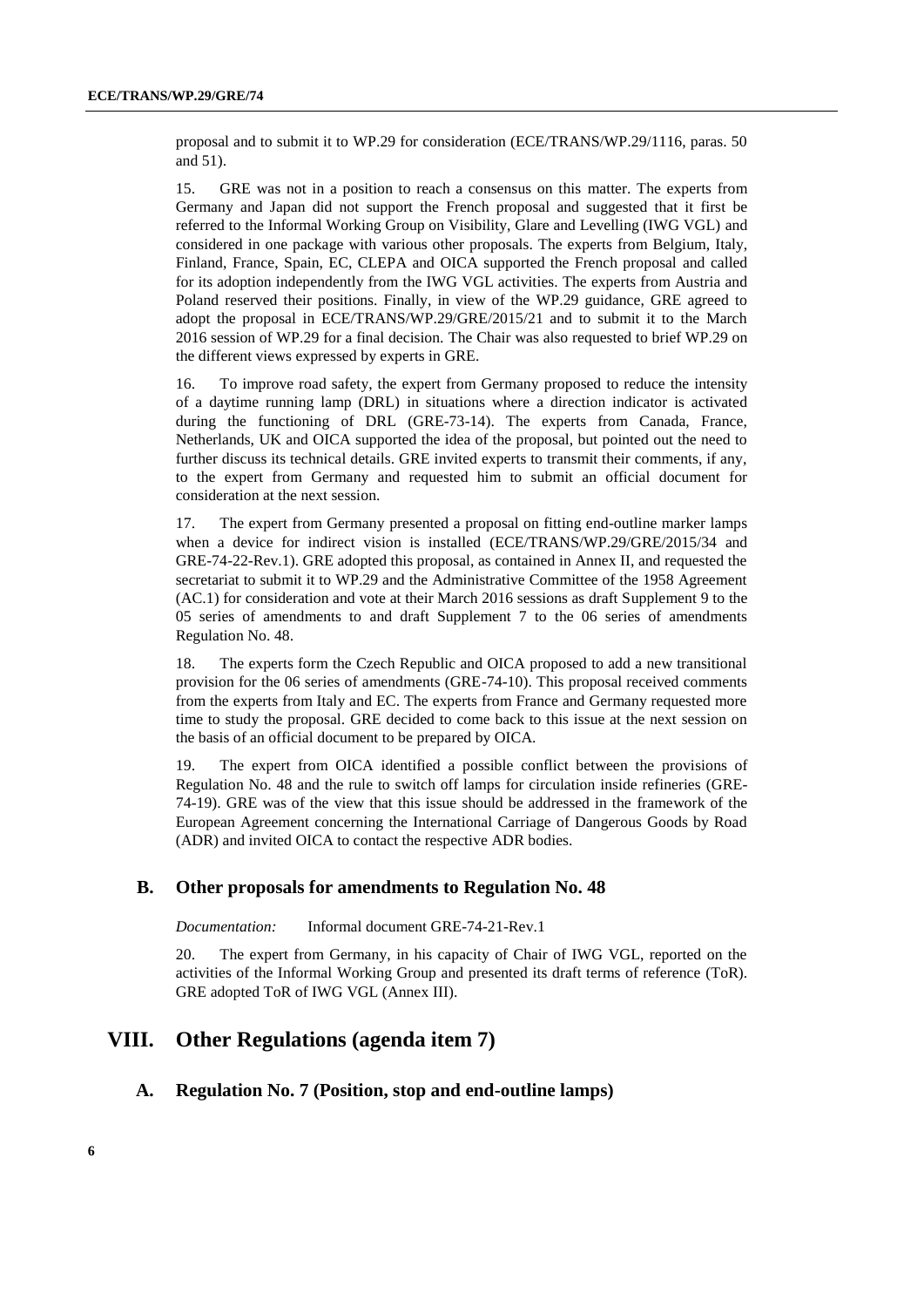*Documentation:* ECE/TRANS/WP.29/GRE/2015/32

21. GRE noted that this issue was discussed together with document ECE/TRANS/WP.29/GRE/2015/31 (para. 13 above).

#### **B. Regulation No. 10 (Electromagnetic compatibility)**

*Documentation:* ECE/TRANS/WP.29/GRE/2014/41, ECE/TRANS/WP.29/GRE/2015/35, ECE/TRANS/WP.29/GRE/2015/36, Informal document GRE-74-12

22. GRE considered a proposal transmitted by GRSG to align the provisions of Regulation No. 10 with the proposed amendments to Regulation No. 46 (Devices for indirect vision) to optionally replace rear-view mirrors by camera-monitor systems (ECE/TRANS/WP.29/GRE/2015/35). GRE adopted this proposal and requested the secretariat to submit it to WP.29 and AC.1 for consideration and vote at their March 2016 sessions as draft Supplement 3 to the 04 series of amendments and draft Supplement 1 to the 05 series of amendments to Regulation No. 10.

23. The expert from the Russian Federation introduced amendment proposals on the electromagnetic compatibility (EMC) of trolleybuses (GRE-74-12) with the intention to replace ECE/TRANS/WP.29/GRE/2014/41. The expert from Belgium commented on these proposals. The expert from China proposed a set of amendments to different provisions of Regulation No.10 (ECE/TRANS/WP.29/GRE/2015/36). This proposal received preliminary comments from Finland. Various GRE experts pointed out that, before taking a position on the Chinese and Russian proposals, they had to consult national EMC experts who do not normally attend GRE sessions.

24. To make further progress on the above proposals, GRE decided to create a task force (TF EMC) and invited GRE participants and experts on EMC to take part in this work. OICA volunteered to act as secretary of the task force. GRE agreed that TF EMC should start its activities as soon as possible to address the electromagnetic compatibility of trolleybuses.

#### **C. Regulation No. 50 (Position, stop, direction indicators lamps for mopeds and motorcycles)**

*Documentation:* ECE/TRANS/WP.29/GRE/2015/37, ECE/TRANS/WP.29/GRE/2015/38

25. The expert from IMMA proposed to introduce sequential activation of light sources of direction indicators (ECE/TRANS/WP.29/GRE/2015/37). GRE adopted this proposal and requested the secretariat to submit it to WP.29 and AC.1 for consideration and vote at their March 2016 sessions as draft Supplement 18 to the original series of amendments to Regulation No. 50.

26. The expert from IMMA introduced a proposal amending the angle of incidence for the rear registration plate illuminating device (ECE/TRANS/WP.29/GRE/2015/38). The experts from Austria, Germany, France and the Netherlands commented on this proposal. GRE invited the expert from IMMA to take these comments into consideration and to submit a revised proposal to the next session.

#### **D. Regulation No. 53 (Installation of lighting and light-signalling devices for L<sup>3</sup> vehicles)**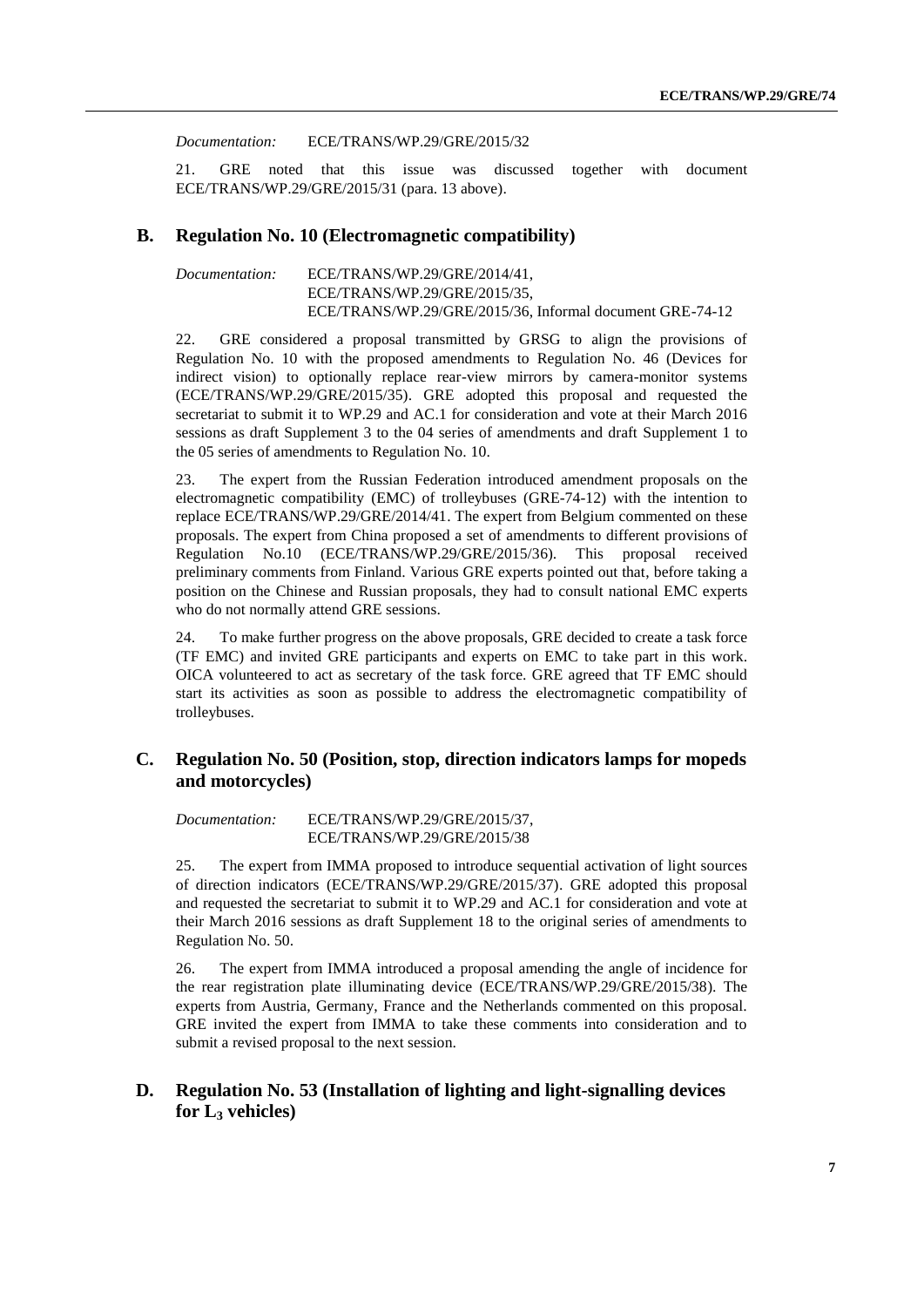| Documentation: | ECE/TRANS/WP.29/GRE/2015/39.                             |
|----------------|----------------------------------------------------------|
|                | ECE/TRANS/WP.29/GRE/2015/40,                             |
|                | ECE/TRANS/WP.29/GRE/2015/41,                             |
|                | ECE/TRANS/WP.29/GRE/2015/42, Informal document GRE-74-09 |

27. The expert from IMMA proposed to allow the installation of light-signalling devices with light sources that can be sequentially activated (ECE/TRANS/WP.29/GRE/2015/39). GRE adopted this proposal as amended by Annex IV and requested the secretariat to submit it to WP.29 and AC.1 for consideration and vote at their March 2016 sessions as draft Supplement 18 to the 01 series of amendments to Regulation No. 53.

28. The expert from IMMA presented a proposal introducing an emergency stop signal on motorcycles with the aim to increase safety (ECE/TRANS/WP.29/GRE/2015/40). GRE adopted this proposal and requested the secretariat to submit it to WP.29 and AC.1 for consideration and vote at their March 2016 sessions as draft Supplement 18 to the 01 series of amendments to Regulation No. 53, subject to the following modification:

*Paragraph 5.8.,* amend to read:

"5.8. In the absence of specific instructions, no lamps other than direction indicator lamps**,** and the vehicle-hazard warning signal **lamps and the emergency stop signal** shall be flashing lamps."

29. The experts from Germany and IMMA proposed to delete in Regulation No. 53 the references to headlamps of Class B of Regulation No. 113 (ECE/TRANS/WP.29/GRE/2015/41 and GRE-74-09). GRE adopted this proposal as contained in Annex V and requested the secretariat to submit it to WP.29 and AC.1 for consideration and vote at their March 2016 sessions as draft 02 series of amendments to Regulation No. 53.

30. The expert from IMMA introduced a proposal allowing for the use of different brake lamp activation methods and aligning the brake lamp provision with those applicable for four-wheelers (ECE/TRANS/WP.29/GRE/2015/42). The experts of France, Germany, Italy and Japan delivered remarks. GRE noted that this proposal might need to be accompanied by a modification of Regulation No. 78 under the responsibility of the Working Party on Braking and Running Gear (GRRF). IMMA was invited to contact GRRF and to present an updated document for the next session.

#### **E. Regulation No. 86 (Installation of lighting and light-signalling devices for agricultural tractors)**

*Documentation:* ECE/TRANS/WP.29/GRE/2015/43, GRE-74-02

31. The expert from Finland, co-chairing the informal Group on Agricultural Vehicle Lighting Installation (AVLI), introduced a draft proposal for the 01 series of amendments to Regulation No. 86 (ECE/TRANS/WP.29/GRE/2015/43 and GRE-74-02). GRE noted that the only outstanding issue was the text in square brackets in paragraph 6.8.1. on the front position lamps. Following an in-depth discussion, GRE decided to delete this text.

32. The expert from EC pointed out the need to analyse, together with the EC legal services, the consistency between the EU legislation and the proposed draft of the 01 series of amendments to Regulation No. 86. Therefore, he reserved his position and suggested that the adoption of the proposal be postponed to the next session. GRE agreed with his suggestion.

#### **F. Regulation No. 87 (Daytime running lamps)**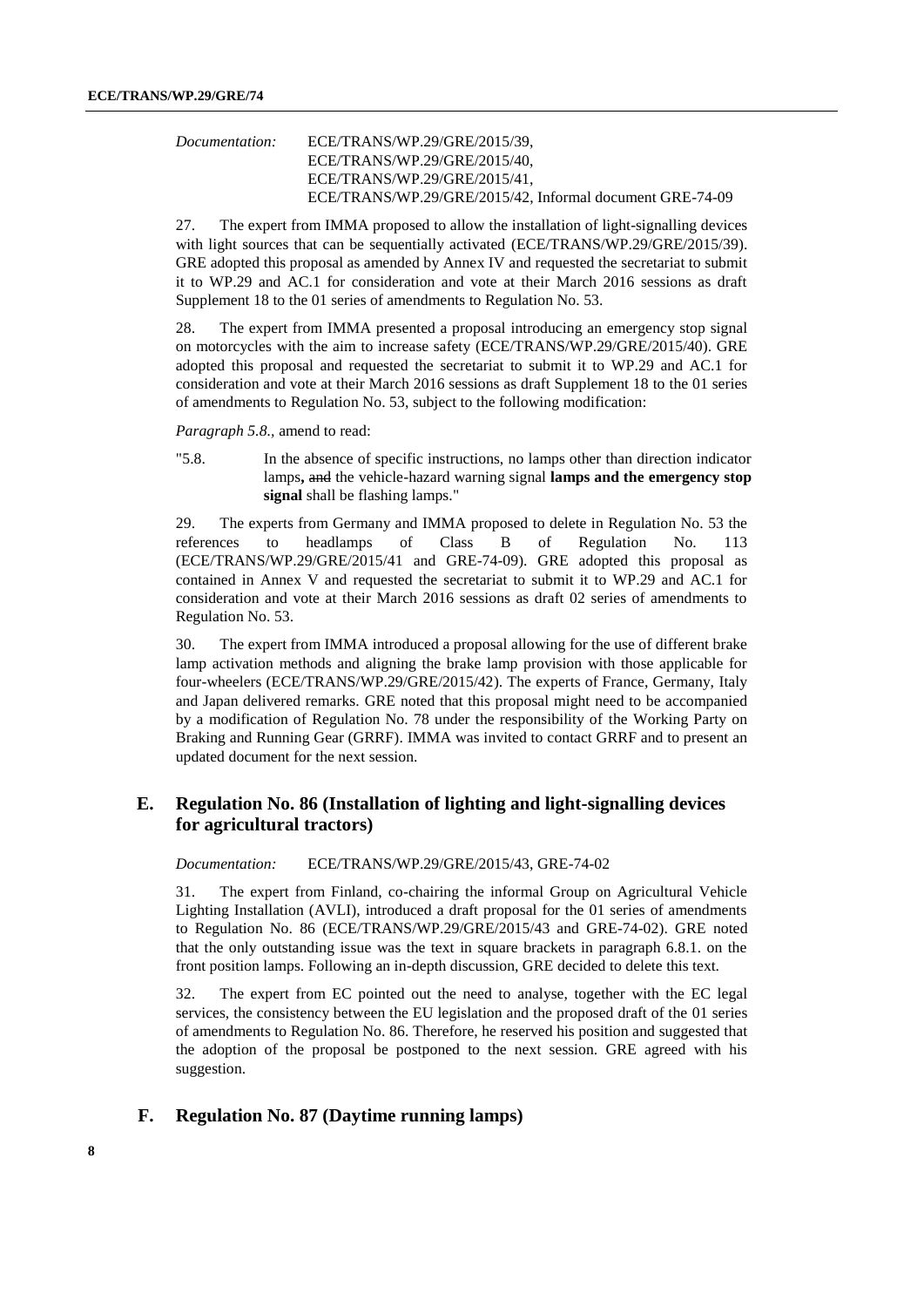*Documentation:* ECE/TRANS/WP.29/GRE/2015/33, Informal document GRE-74-20

33. GRE noted that document ECE/TRANS/WP.29/GRE/2015/33 on tell-tales was discussed together with ECE/TRANS/WP.29/GRE/2015/31 (para. 13 above).

34. The expert from Japan presented the outcome of a study on daytime running lamps (DRL) (GRE-74-20). The purpose of the study was to verify the effects of DRL on road traffic in Japan from the perspectives of other road users (glare and visibility for pedestrians and oncoming vehicle drivers) as well as to check the conspicuity of a motorcycle in front of the four-wheeled vehicle with DRL. The test conditions included different levels of sky illuminance and DRL intensity. According to the expert, the study did not identify negative effects of DRL. He also pointed out that, based on the study results, legal consultations had started in Japan with the aim to find a solution for DRL for the purposes of listing Regulation No. 48 in an annex to UN Regulation No. 0. GRE commended Japan for such a comprehensive study and welcomed its outcome.

#### **G. Regulation No. 113 (Headlamps emitting a symmetrical passing-beam)**

#### *Documentation:* ECE/TRANS/WP.29/GRE/2015/17

35. GRE considered a pending proposal submitted by the expert from GTB to align the requirements on moving the cut-off line after heat test with those adopted in Regulations Nos. 98, 112 and 123 and to correct an error in the provisions on the use of light-emitting diode modules (ECE/TRANS/WP.29/GRE/2015/17). The experts from Austria, Germany and the Netherlands stressed the urgency of this proposal. GRE adopted the proposal and requested the secretariat to submit it to WP.29 and AC.1 for consideration and vote at their March 2016 sessions as draft Supplement 6 to the 01 series of amendments to Regulation No. 113.

#### **IX. Pending amendment proposals (agenda item 8)**

| Documentation: | ECE/TRANS/WP.29/GRE/2015/7.  |
|----------------|------------------------------|
|                | ECE/TRANS/WP.29/GRE/2015/16. |
|                | ECE/TRANS/WP.29/GRE/2015/23  |

36. GRE recalled that, at the previous session, it approved several amendment proposals to various Regulations, but agreed to postpone a decision to submit them to WP.29 for consideration, awaiting other possible proposals for amendments to the same Regulations in the course of the simplification process (ECE/TRANS/WP.29/GRE/73, paras. 21, 33 and 35). GRE decided to keep these amendment proposals pending.

## **X. Other business (agenda item 9)**

#### **A. Amendments to the Convention on Road Traffic (Vienna 1968)**

37. The Secretary to the Working Party on Road Traffic Safety (WP.1) informed GRE that WP.1, at its October 2015 session, had continued considering the amendment proposals on Article 32 and Chapter II of Annex 5 of the Vienna 1968 Convention regarding lighting and light-signalling. In particular, WP.1 had discussed ECE/TRANS/WP.1/2011/4/Rev.5 which included several proposals made by IMMA. WP.1 agreed to several changes and requested the secretariat to prepare ECE/TRANS/WP.1/2011/4/Rev.6 to reflect these changes. At the same time, Italy, France and Laser Europe had proposed to rearrange the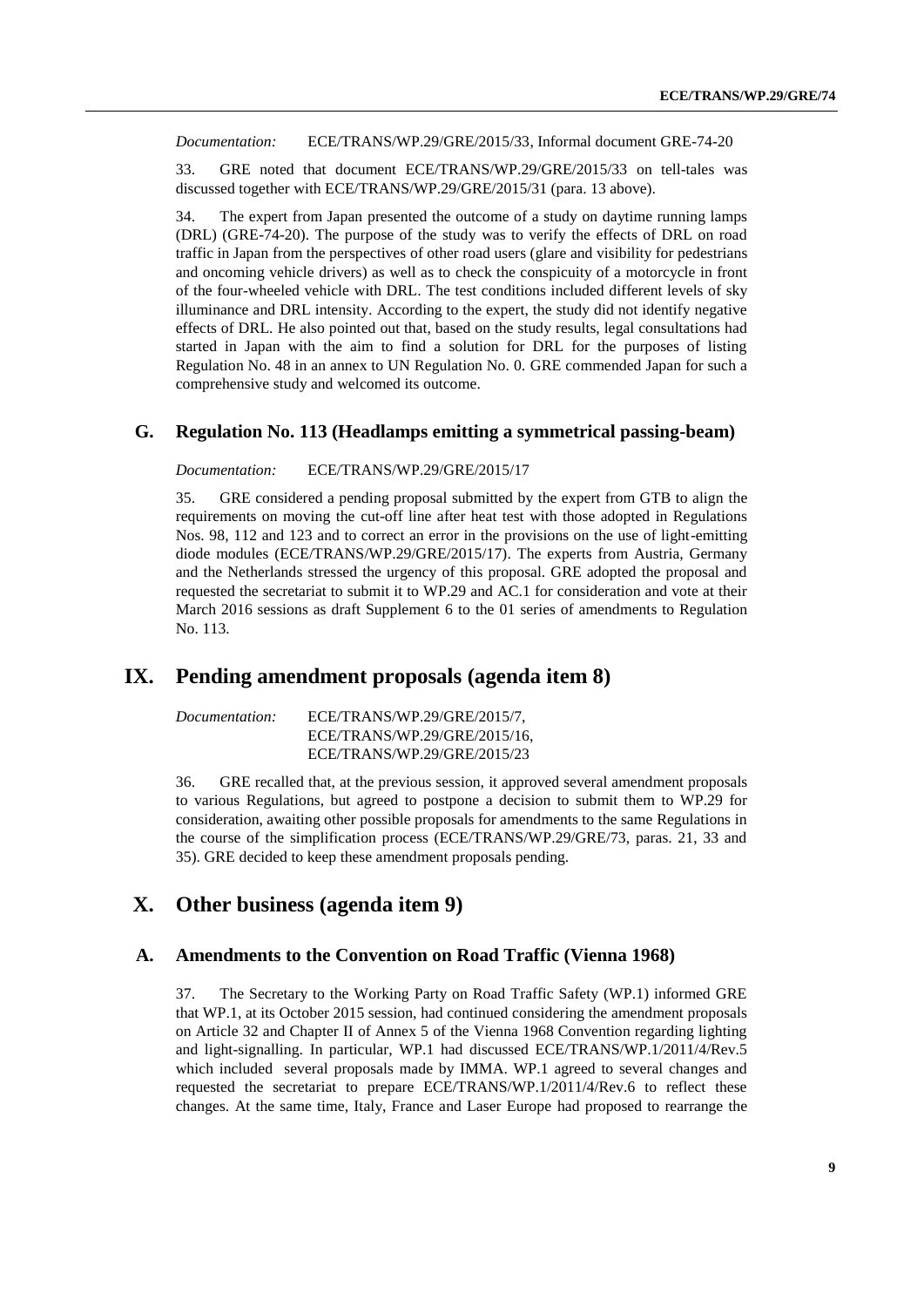text of the Convention, including Chapter II of Annex 5. Their proposal would be considered at the next session of WP.1.

#### **B. Decade of action for road safety 2011-2020**

38. The secretariat informed GRE that the United Nations Secretary-General Ban Kimoon had appointed Mr. Jean Todt, President of the Fédération Internationale de l'Automobile (FIA), as Special Envoy for road safety. Substantive and technical support to the functions of the Special Envoy will be provided by UNECE, and the direct costs of the provision of secretariat support and other logistical costs are to be met from extrabudgetary funding to be mobilised by the Special Envoy.

#### **C. Development of an International Whole Vehicle Type Approval (IWVTA)**

39. The expert from EC, in his capacity of GRE Ambassador, informed GRE about the progress in preparing Revision 3 of the 1958 Agreement and developing Regulation No. 0 on IWVTA. The latest draft of Regulation No. 0 had been presented to the June 2015 session of WP.29 (ECE/TRANS/WP.29/2015/68). GRE recalled its discussion on DRL (para. 16 above) and hoped that a solution would soon be found for the purposes of listing Regulation No. 48 in an annex to Regulation No. 0 on IWVTA.

#### **D. Phantom light and colour washout**

40. The expert from Germany informed GRE about an ongoing study and that a proposal would be submitted to the next session of GRE.

#### **XI. New business and late submissions (agenda item 10)**

*Documentation:* Informal documents GRE-74-08, GRE-74-11, GRE-74-14 and GRE-74-23

41. The expert from GTB introduced a final consolidated version of the former 03 series of amendments to Regulation No. 48 (GRE-74-08) which could still be of assistance to the industry and type approval authorities. GRE noted that, under Revision 3 of the 1958 Agreement, a series of amendments to a Regulation, together with all subsequent supplements, would be called "a version of a UN Regulation" and that no further modifications could be made to former versions of a Regulation ("frozen" text). GRE invited experts to verify the consolidation by GTB and to report on any possible inconsistencies. Following such verification, the secretariat was requested to publish the consolidated version of the 03 series of amendments to Regulation No. 48 under an appropriate number.

42. The expert from Poland proposed to introduce a new optional "Class B1" headlamp into Regulation No. 112 (GRE-74-11, GRE-74-23). The experts from Germany, Finland and the Netherlands supported the idea of the Polish proposal and posed clarifying questions. The Chair encouraged all experts to send their comments, if any, to the expert from Poland, with a view to discussing an updated proposal at the next session.

43. GRE took note of a draft list of acronyms/abbreviations used in Regulations under the responsibility of GRE, which had been prepared by the secretariat with the assistance of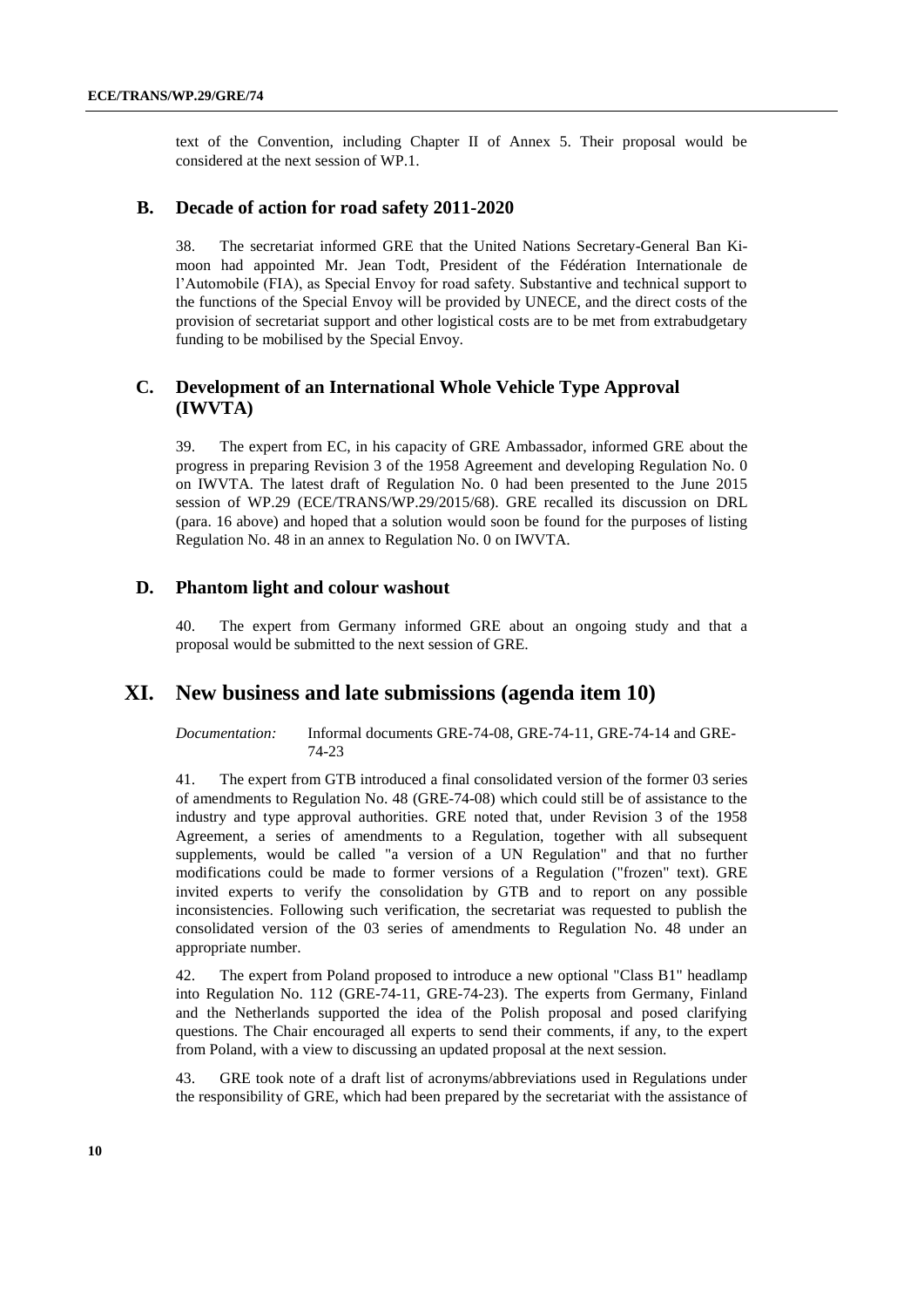the experts from the Netherlands and IEC (GRE-74-14). GRE invited experts to send to the secretariat their comments on this list.

44. GRE was informed that Mr. Marcin Gorzkowski (Canada), who had chaired GRE in 2002-2014, would no longer attend its sessions. GRE expressed its high appreciation of Mr. Gorzkowski's contributions to the work of GRE and wished him success in his future activities.

45. GRE also took note that Mr. Masahito Yamashita (Japan) would no longer attend its sessions. GRE thanked him for his contributions and wished him success in the future.

## **XII. Direction of future work of GRE (agenda item 11)**

#### **A. Work tasks of GRE**

*Documentation:* ECE/TRANS/WP.29/2012/119

46. GRE addressed this item in conjunction with agenda item 4 (paras. 7-10 of this report).

#### **B. Work progress of the International Automotive Lighting and Light Signalling Expert Group (GTB) task forces**

47. GRE noted that a status report of the GTB Working Groups would be presented at the next session.

#### **XIII. Provisional agenda for the next session (agenda item 12)**

48. GRE decided to keep the same structure of the provisional agenda for the next session.

## **XIV. Election of officers (agenda item 13)**

49. In compliance with Rule 37 of the Rules of Procedure (TRANS/WP.29/690 and ECE/TRANS/WP.29/690/Amend.1), GRE called for the election of officers. The representatives of the Contracting Parties, present and voting, elected unanimously Mr. Michel Loccufier (Belgium) as Chair and Mr. Derwin Rovers (Netherlands) as Vice-Chair for the sessions of GRE scheduled in the year 2016.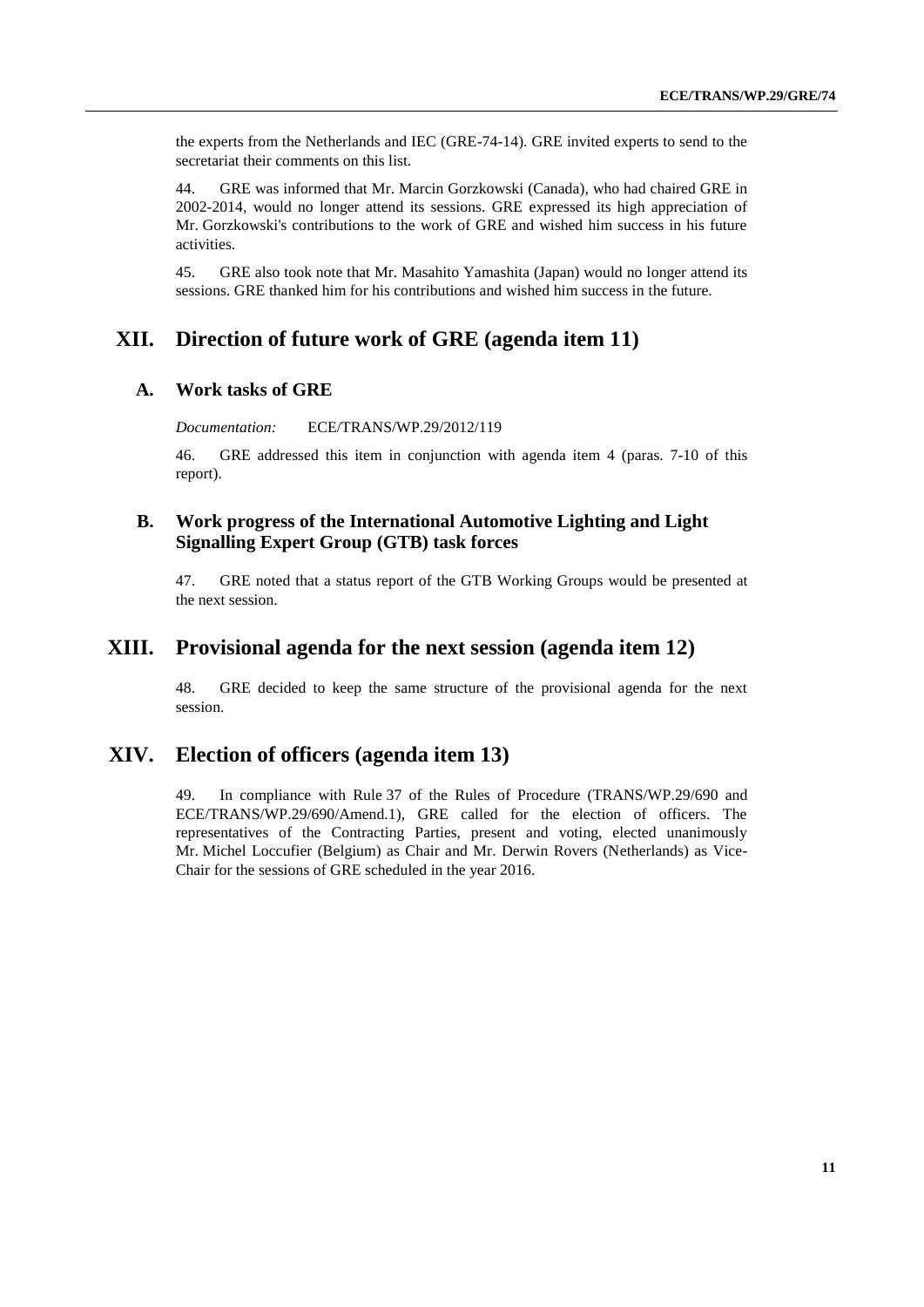# **Annex I**

# <span id="page-11-0"></span>**List of informal documents considered during the session**

Informal documents GRE-74-…

| No.            | (Author) Title                                                                                                                                                | Follow-<br>$\mu$ |
|----------------|---------------------------------------------------------------------------------------------------------------------------------------------------------------|------------------|
|                | 1-Rev.1 (Secretariat) Updated provisional agenda for the 74th session of GRE                                                                                  | b                |
| 2              | (AVLI) Proposal for the 01 series of amendments to Regulation No. 86                                                                                          | $\mathbf b$      |
| $\mathfrak{Z}$ | (IWG SLR) - Proposal simplification of Regulation No. 37                                                                                                      | e                |
| $\overline{4}$ | (IWG SLR) - Proposal simplification of Regulation No. 99                                                                                                      | e                |
| 5              | (IWG SLR) - Proposal simplification of Regulation No. 128                                                                                                     | e                |
| 6              | (IWG SLR) - Proposal for a new draft Resolution on the common specifications of light source<br>categories                                                    | e                |
| 7              | (IWG SLR) – List of amendments to Regulations Nos. 37, 99 and 128                                                                                             | e                |
| 8              | (GTB) - Consolidation of the 03 series of amendments to Regulation No. 48                                                                                     | d                |
| 9              | (Germany and IMMA) - Revised proposal for amendments to Regulation No. 53                                                                                     | $\mathbf b$      |
| 10             | (Czech Republic and OICA) - Proposal for a Supplement to the 06 series of amendments to<br>Regulation No. 48                                                  | $\mathbf c$      |
| 11             | (Poland) - Proposal for a Supplement to the 01 series of amendments to Regulation No. 112                                                                     | $\mathbf{e}$     |
| 12             | (Russian Federation) - Proposals for amendments to Regulation No. 10                                                                                          | e                |
| 13             | (Secretariat) - General information and WP.29 highlights                                                                                                      | f                |
| 14             | (Secretariat) – Acronyms/abbreviations used in vehicle Regulations under responsibility of<br><b>GRE</b>                                                      | d                |
| 15             | (Secretariat) - Second exchange of communications between the secretariat and OLA on the<br>simplification of lighting and light-signalling Regulations (SLR) | d                |
| 16             | (TF TT) Proposal to amend document ECE/TRANS/WP.29/GRE/2015/31                                                                                                | $\mathbf{e}$     |
| 17             | (IWG SLR) - Proposals to amend documents ECE/TRANS/WP.29/GRE/2015/26 and<br>ECE/TRANS/WP.29/GRE/2015/28                                                       | e                |
| 18             | (IWG SLR) - Clarification on simplification of light sources Regulations                                                                                      | d                |
| 19             | (OICA) - Lamps switch-off in refineries                                                                                                                       | f                |
| 20             | (Japan) - Research on daytime running lamps of four-wheeled vehicles                                                                                          | $f_{\rm}$        |
|                | 21-Rev.1 (IWG VGL) - Draft terms of reference of IWG VGL                                                                                                      | $\mathbf b$      |
|                | 22-Rev.1 (Germany and Italy) - Proposal for a supplement to Regulation No. 48                                                                                 | $\mathbf b$      |
| 23             | (Poland) - Explanations to GRE-74-11                                                                                                                          | e                |
| 24             | (IEC) - Simplification of Light Sources Regulations Nos. 37, 99 and 128                                                                                       | d                |

*Notes:*

(a) Endorsed or adopted without amendment;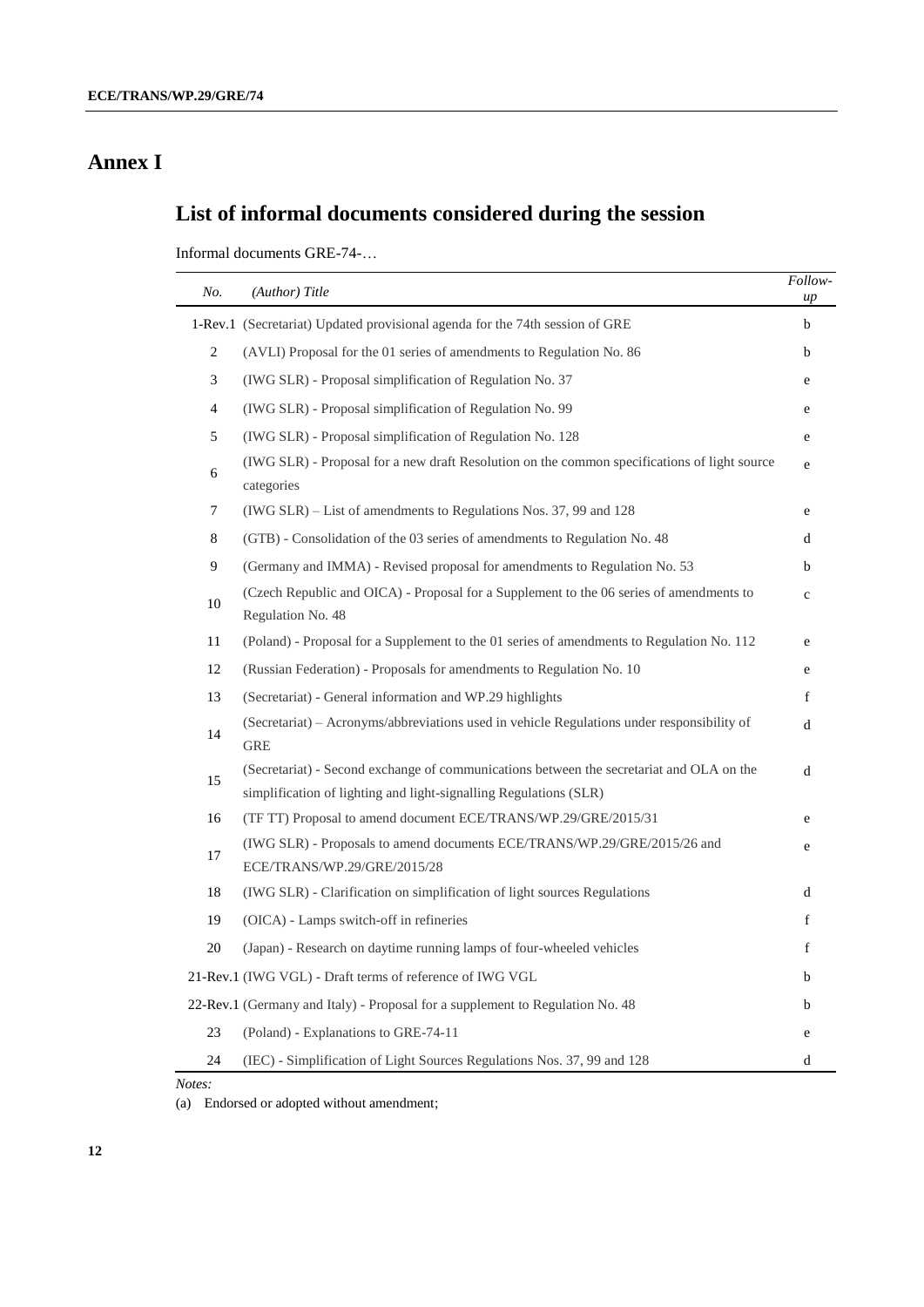- (b) Endorsed or adopted with amendments;
- (c) Resume consideration on the basis of a document with an official symbol;
- (d) Kept as reference document/continue consideration;
- (e) Revised proposal for the next session;
- (f) Consideration completed or to be superseded;
- (g) Withdrawn.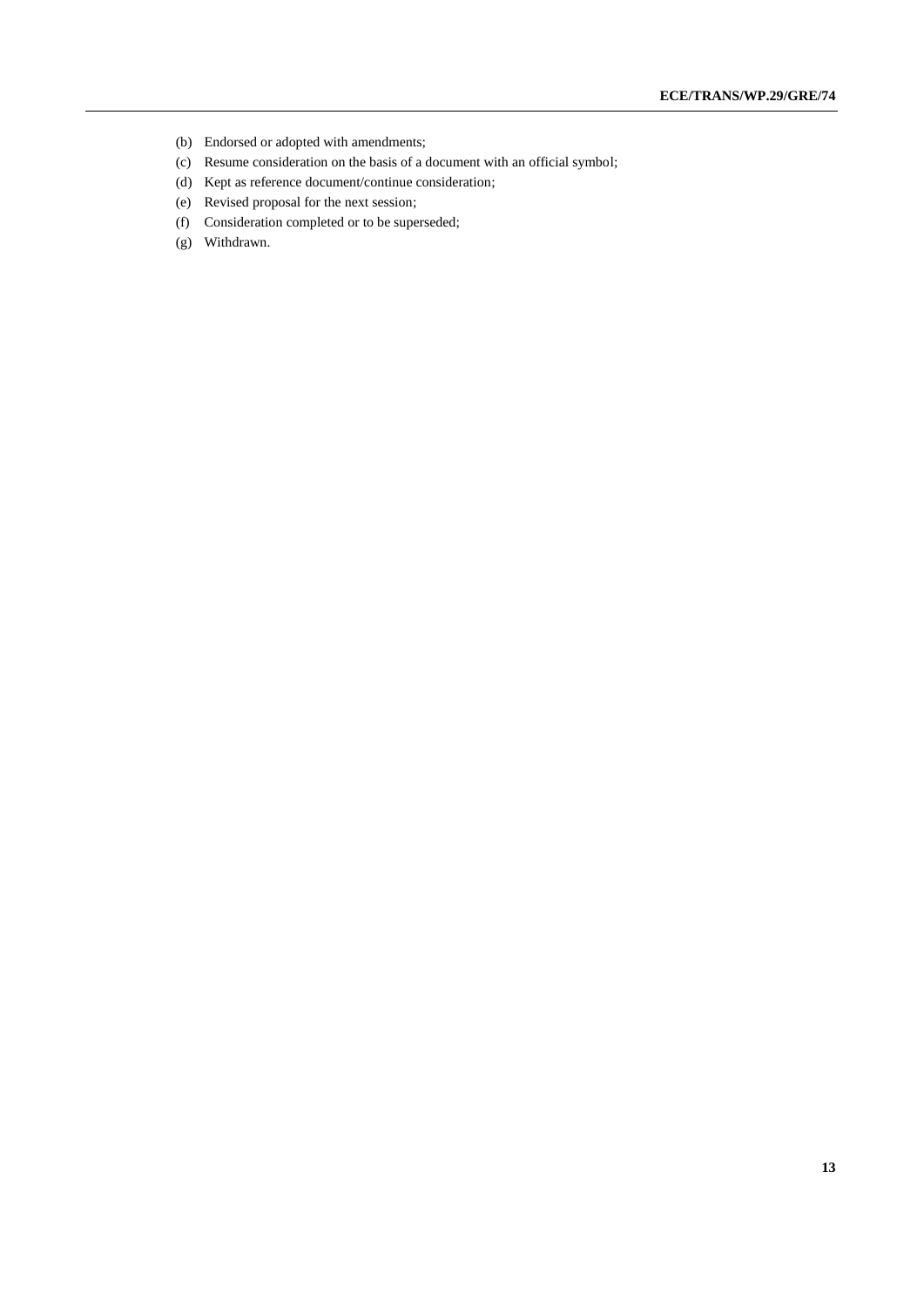## <span id="page-13-0"></span>**Annex II**

# **Adopted amendments to Regulation No. 48**

*Paragraph 6.13.2.*, amend to read:

"6.13.2. Number

Two visible from the front and two visible from the rear.

Additional lamps may be fitted as follows:

- (a) Two visible from the front;
- (b) Two visible from the rear."

*Paragraph 6.13.4.2., last indent*, amend to read:

"6.13.4.2. …

The additional lamps, as specified in paragraph 6.13.2. (b), shall be fitted as far separated in height as practicable in respect to the mandatory ones, provided that their position is compatible with design/operational requirements of the vehicle and symmetry of the lamps."

*Paragraph 6.13.4.3.*, amend to read:

"6.13.4.3. In length, no special requirement.

The additional lamps, as specified in paragraph 6.13.2. (a), shall be fitted as close as practicable to the rear; this requirement shall be deemed to be satisfied if the distance between the additional lamps and the rear of the vehicle does not exceed 400 mm."

*Paragraph 6.13.9.*, *last indent,* amend to read:

"6.13.9. …

The additional lamps, as specified in paragraph 6.13.2. (a), used to mark the rear end outline of the vehicle, the trailer or the semi-trailer shall be fitted in such a way to make it visible within the fields of vision of the approved main rear-view devices for indirect vision."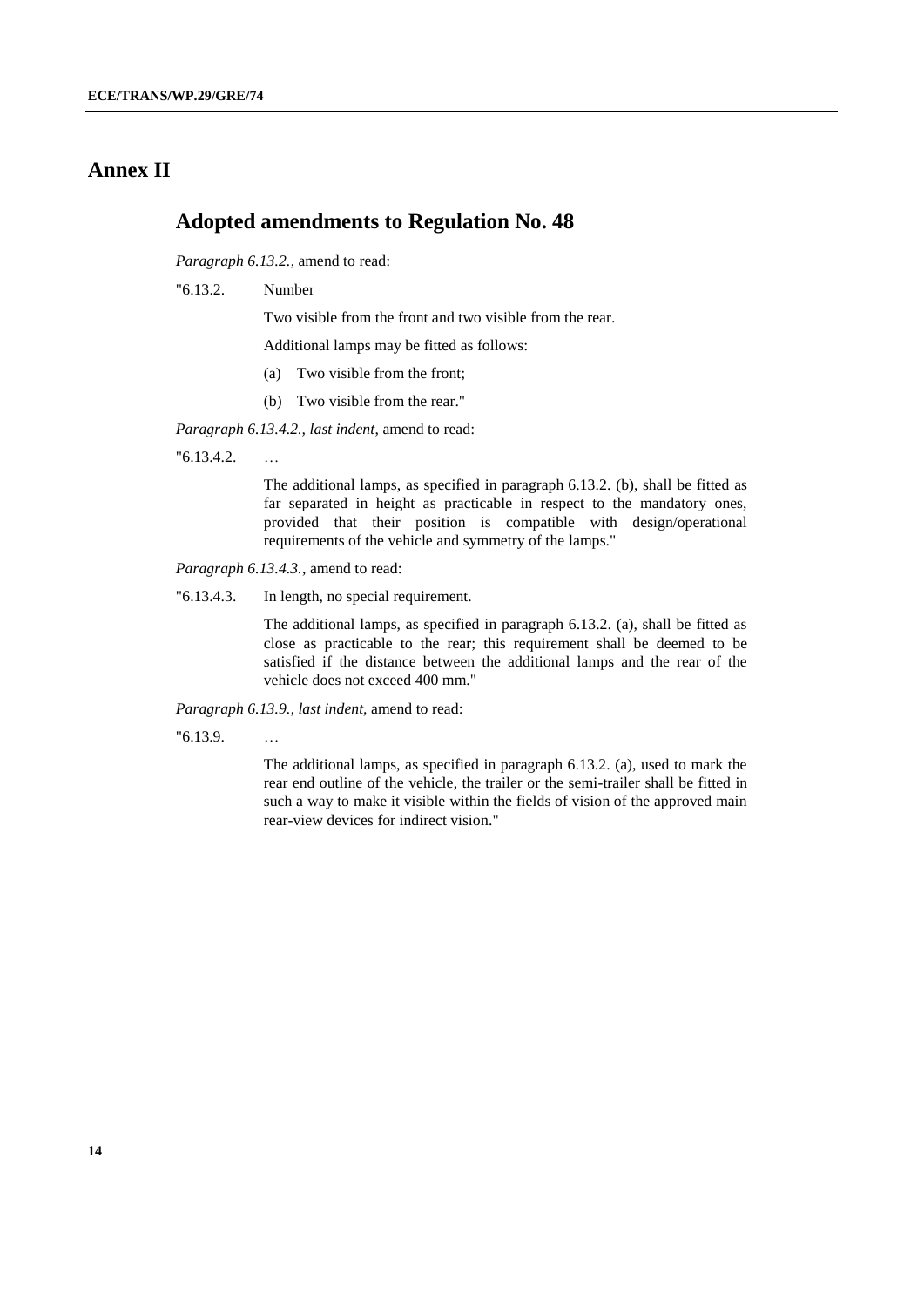## **Annex III**

## **Adopted Terms of Reference and Rules of Procedure for the "Informal Working Group on Visibility, Glare and Levelling (IWG VGL)"**

## **I. Introduction**

1. At its sixty-fifth session, GRE considered ECE/TRANS/WP.29/GRE/2011/27, introducing mandatory automatic levelling for headlamps (superseding ECE/TRANS/WP.29/GRE/2011/2 and ECE/TRANS/WP.29/GRE/2011/22). The proposal received comments from the experts of GTB (GRE-65-03 and GRE-65-17) and OICA (GRE-65-16) among others. The expert from Poland presented "Analysis of the influence of aiming, on visibility distance and glare" (GRE-65-30) concerning important aspects of present state of aiming/levelling in Regulation No. 48.

2. GRE adopted ECE/TRANS/WP.29/GRE/2011/27, as amended by Annex IV to this report. GRE agreed that this adoption was subject to the development of a further proposal to be prepared by the expert from GTB who would lead a comprehensive study of the whole issue of glare and visibility during night-time driving. Accordingly, it was agreed in case the results of the study revealed alternatives to the adopted mandatory requirements for automatic levelling and cleaning, the provisions of Regulation No. 48 would be reexamined at any time during the 90 months transitional period provided by ECE/TRANS/WP.29/GRE/2011/27. It was further agreed that, while the study would be managed by a dedicated working group based on the GTB structure, participation would be open to any GRE expert wishing to contribute. The secretariat was requested to submit ECE/TRANS/WP.29/GRE/2011/27 to WP.29 and AC.1 at their November 2011 sessions as draft [06] series of amendments to Regulation No. 48 (ECE/TRANS/WP.29/GRE/65, para. 17).

3. At its 155th session, WP.29 agreed to defer consideration of document ECE/TRANS/WP.29/2011/99 and Corr.1 to its June 2012 session, subject to a final review by GRE at its March 2012 session (ECE/TRANS/WP.29/1093, para. 55).

4. At its 156th session, WP.29 agreed to defer consideration of the amendments to Regulations under agenda items 4.16.1 to 4.16.3 to the next session of WP.29 (ECE/TRANS/WP.29/1093, para. 79).

5. At its 157th session, WP.29 also agreed to refer back the documents of agenda item 4.14.2 to GRE for its further consideration. In this respect, the EU requested a cost/benefit analysis (ECE/TRANS/WP.29/1097, para. 55).

6. In conjunction with the further consideration in GRE, GTB (Groupe de Travail "Bruxelles 1952") established a Task Force Coordination of Automotive Visibility and Glare Studies (TF CAVGS). The tasks of TF CAVGS were defined as follows: project management and quality control of activities by GTB working groups in relation to automotive visibility and glare studies; informal communication with GRE, OICA and CLEPA through liaisons in this TF, optional collaboration with SAE and CIE through liaisons; communication via GTB to GRE and to a public accessible section on the GTB web site.

7. In the meantime, the expert from Poland prepared for all consecutive GRE sessions formal and informal documents with proposals based on the basic analysis of photometry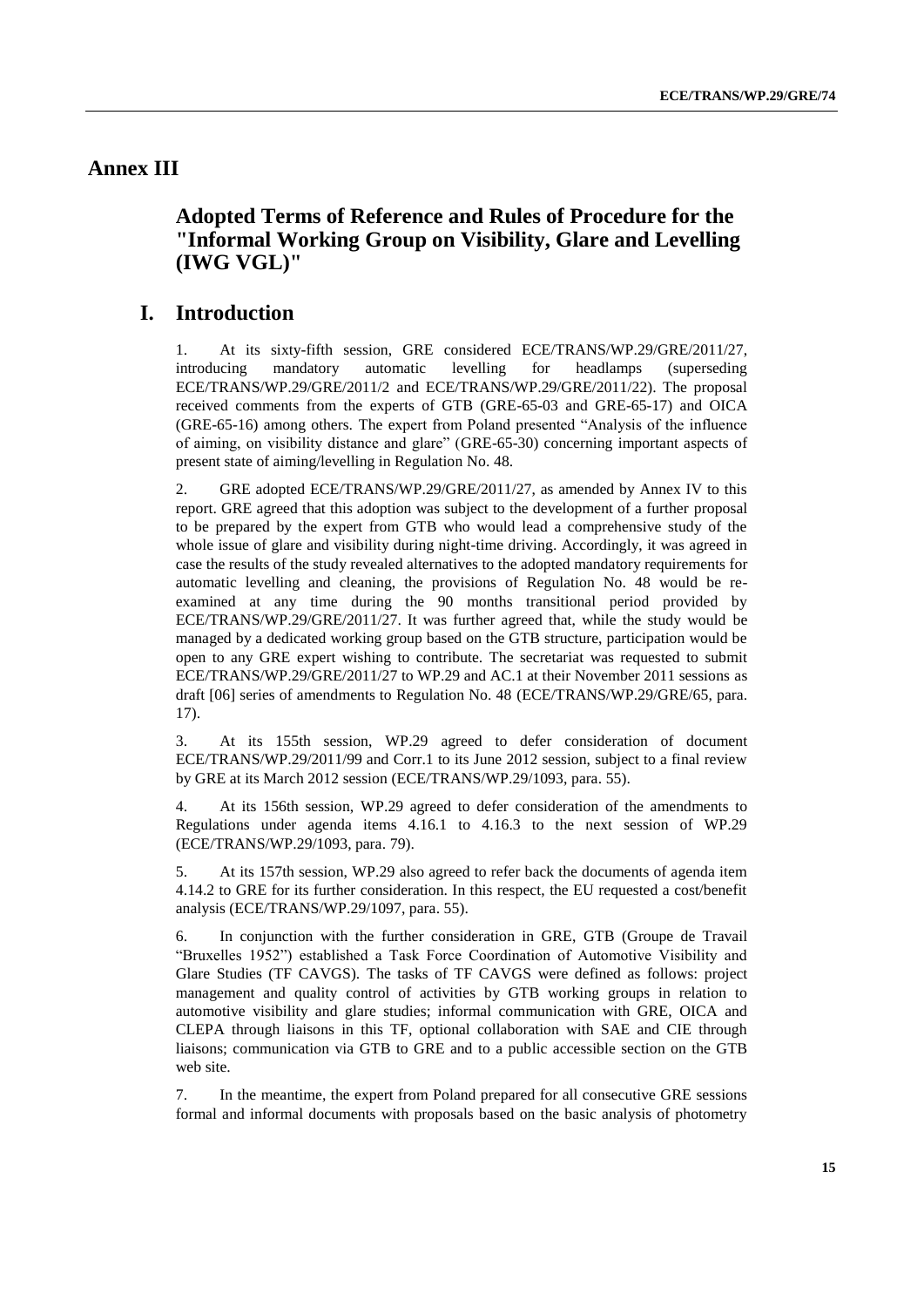and geometry with explanations according GRE comments and suggestions (ECE/TRANS/WP.29/ GRE/2011/32 (initial Polish proposal for aiming/levelling tolerance connected with objective road illumination distance of  $75m$  +/- 25 m), GRE-66-17, ECE/TRANS/WP.29/GRE/ 2012/21, GRE-67-33, GRE-67-37, ECE/TRANS/WP.29/GRE/2012/27, GRE-68-31, GRE-68-32, GRE-68-34, ECE/TRANS/WP.29/GRE/2013/15, GRE-70-41, ECE/TRANS/WP.29/GRE/2013/57 and ECE/TRANS/WP.29/GRE/2014/11 (coming back to the values in the initial Polish proposal)). The Polish proposals aimed to guarantee the minimum range of illuminated road while ensuring the avoidance of glare regardless of the historical requirements oriented to the design.

8. At the seventy-first session of GRE, the experts from GTB presented the outcome of a study on visibility and glare of automotive low beam headlamps (GRE-71-32). The study concentrated on levelling in relation to load. The major objectives of the study were to improve the understanding of different factors that influence visibility and glare and to identify results of the study that might reveal alternatives for automatic static levelling. According to the GRE suggestion, it also included the studies done by Poland (GRE-71- 32). The resulting proposal for amendments to Regulation No. 48 based on this study was presented to the seventy-second session of GRE (GRE-72-07).

9. At its seventy-third session, GRE considered a joint proposal by the experts from the International Organization of Motor Vehicle Manufacturers (OICA) and GTB to introduce new criteria on the automatic levelling of headlamps based on the GTB glare and visibility studies (ECE/TRANS/WP.29/GRE/2015/5). The expert from Poland suggested further modifications to this proposal (GRE-73-18 and GRE-73-28). The experts from Germany and Japan proposed to impose automatic levelling in all cases, in order to reduce glare problems for drivers (GRE-73-17). Following an in-depth exchange of views on these three documents, GRE realized that no consensus could be found as long as there was no single proposal.

10. To make progress on this issue and prepare a comprising proposal, GRE decided to establish an Informal Working Group with a draft title "on Visibility, Glare and Levelling" (IWG VGL), for which the experts from Germany and Poland agreed to act as Chair and Secretary, respectively. GRE requested IWG VGL to submit its terms of reference for consideration at the next session of GRE and mandated the Chair to obtain, in June 2015, the consent of WP.29 for the establishment of this IWG (ECE/TRANS/WP.29/GRE/73, paras. 17 and 18).

11. During the 166th session of WP.29, AC.2 considered the possibility of establishing an Informal Working Group (IWG) on Visibility, Glare and Levelling. Germany expressed its interest to chair the group, Poland to be Vice-Chair and OICA the secretary. WP.29 was requested to provide advice on this issue (ECE/TRANS/WP.29/1116, paragraph 12). WP.29 noted that, to prepare a consolidated proposal on new criteria for the automatic levelling of headlamps, GRE decided to establish a new Informal Working Group on Visibility, Glare and Levelling (IWG on VGL). WP.29 gave its consent for establishing this IWG (ECE/TRANS/WP.29/1116, para. 25).

12. At the same session of WP.29, the representative of France proposed to delete a design restrictive requirement in Regulation No. 48 for auto-levelling of headlamps equipped with any Light Emitting Diodes (LED) light sources (ECE/TRANS/WP.29/GRE/2015/21, ECE/TRANS/WP.29/GRE/73 and WP.29-166-23). The representative explained that, if LED were treated the same way as other light sources, more LED headlamps would be fitted on new vehicles, and thus improving road safety and reducing  $CO<sub>2</sub>$  emissions. WP.29 noted that recent studies indicate that the type of light source does not seem to be a major factor of headlamp glare, and that GRE had established an IWG to review all levelling requirements in Regulation No. 48. The EU representative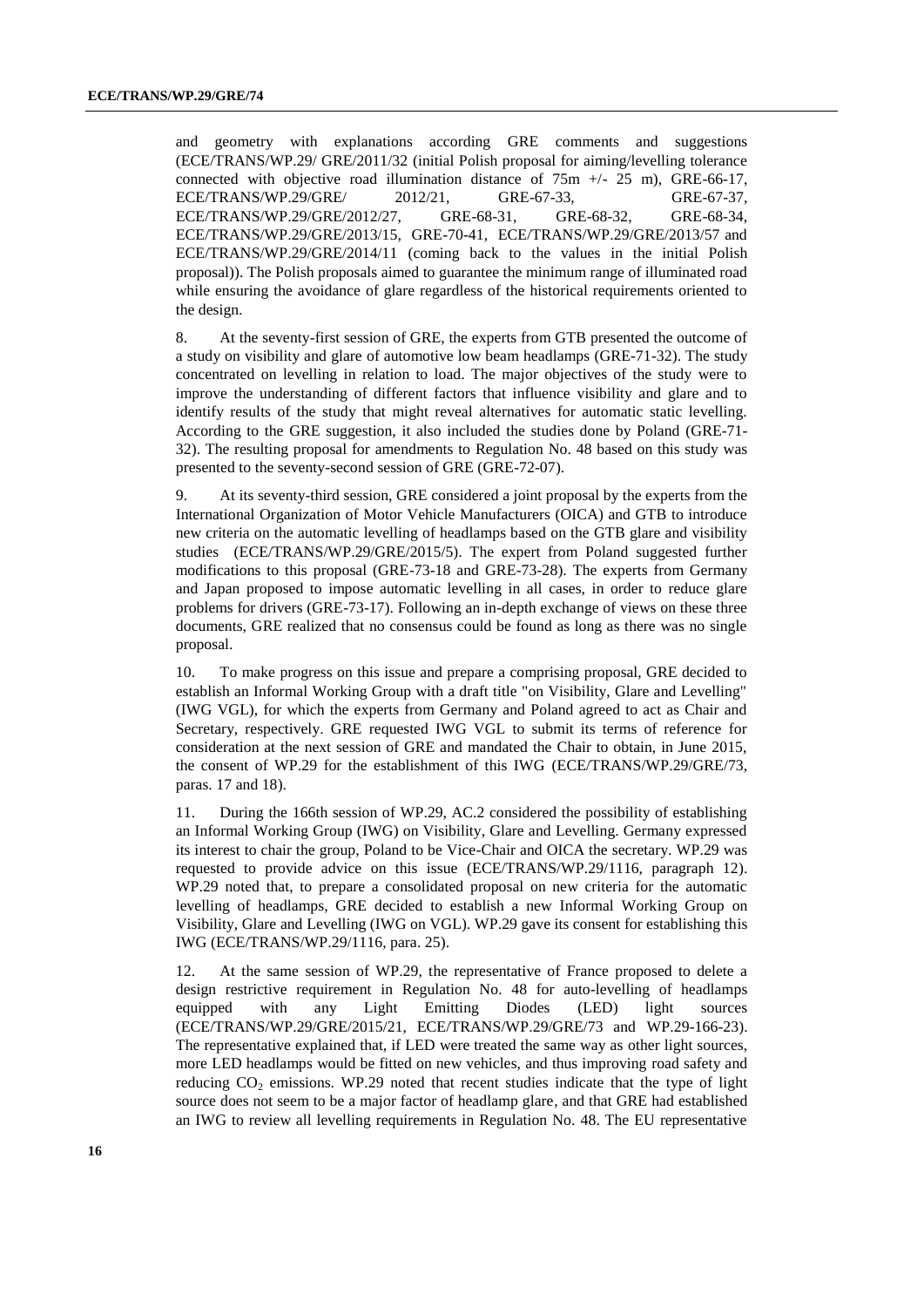stressed that also for this subject OLA should be involved to provide their analysis and preferred option.

13. WP.29 stressed that, in line with the text and spirit of the 1958 Agreement, Regulations should be technologically neutral and performance based. Therefore, WP.29 advocated the French proposal and invited GRE to adopt it and to submit it to WP.29 for consideration. WP.29 also pointed out the importance of the newly established IWG for finding a general solution for glare and visibility issues. WP.29 also instructed IWG and GRE to verify, as a matter of priority, that LED headlamps do not produce more glare compared to other light sources, to review all levelling requirements and to report back to WP.29 (ECE/TRANS/WP.29/1116, paras. 50 and 51.

14. At its seventy-fourth session, GRE reverted to the proposal by the expert from France to delete a design restrictive requirement in Regulation No. 48 for an auto-levelling device for low beam produced by light emitting diodes (LED) light sources (ECE/TRANS/WP.29/GRE/2015/21 and ECE/TRANS/WP.29/GRE/73, para. 20). The secretariat informed GRE about the discussion on this issue at the June 2015 session of WP.29. The World Forum had stressed that Regulations should be technologically neutral and invited GRE to adopt the French proposal and to submit it to WP.29 for consideration (ECE/TRANS/WP.29/1116, paras. 50 and 51).

15. GRE was not in a position to reach a consensus on this matter. The experts from Germany and Japan did not support the French proposal and suggested that it first be referred to the Informal Working Group on Visibility, Glare and Levelling (IWG VGL) and considered in one package with various other proposals. The experts from Belgium, Italy, Finland, France, Spain, EC, CLEPA and OICA supported the French proposal and called for its adoption independently from the IWG VGL activities. The experts from Austria and Poland reserved their positions. Finally, in view of the WP.29 guidance, GRE agreed to adopt the proposal in ECE/TRANS/WP.29/GRE/2015/21 and to submit it to the March 2016 session of WP.29 for a final decision. The Chair was also requested to brief WP.29 on the different views expressed by experts in GRE (ECE/TRANS/WP.29/GRE/74, paras. 14 and 15).

### **II. Objectives**

16. The following Terms of Reference describe the principle tasks of the new IWG focusing at the development of a proposal to Regulation No. 48, which takes into account the visibility and glare concerns.

17. The IWG on VGL shall:

*Phase 1*

(a) Define technology neutral requirements as instructed by WP.29, in particular to find a general solution for glare and visibility issues, and to review all levelling requirements.

*Phase 2*

- (b) Identify, review and assess the status of various researches being carried out by various governments, universities and non-governmental organizations on visibility and glare.
- (c) Invite, consult with and consider the input of safety experts.
- (d) Develop if necessary additional researches and studies related to visibility and glare issue.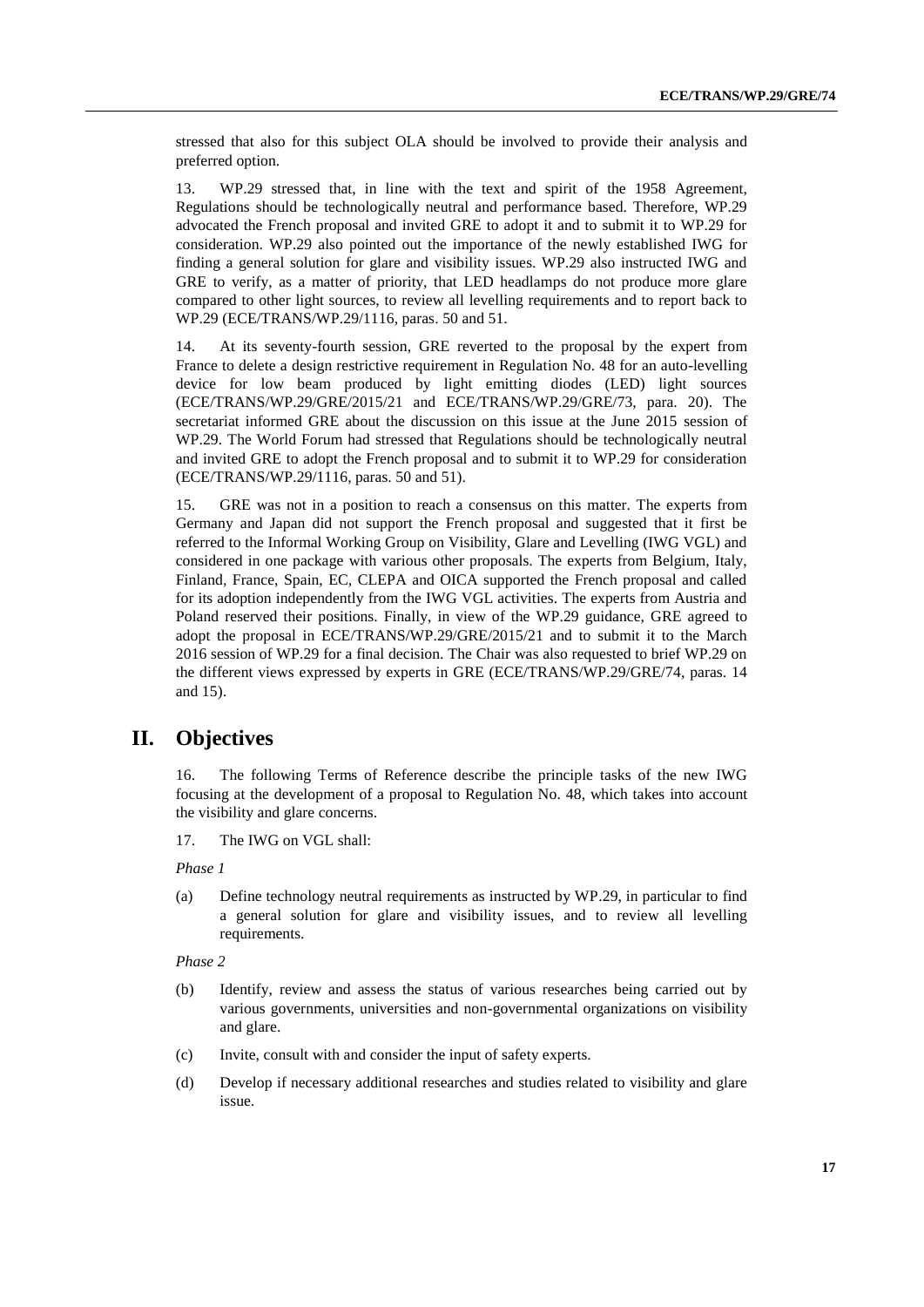- (e) Determine potential visibility and glare characteristics and mechanisms that convey desired vehicle performance information to the human by focusing on:
	- (i) the relevant general data (roads, environment and ecology, standard use of vehicles, future technologies, etc.) explaining the different situations of glaring and the critically situations with regard to visibility;
	- (ii) the relevant parameters for installation of headlamps with regard to visibility and glare, taking into account:
		- aiming of the headlamps;
		- levelling of the passing beam pattern;
		- mounting height of the headlamps, with a clear definition of reference condition;
		- ergonomic aspects to be investigated;
		- washing;
		- other requirements.

(f) Develop test procedures for evaluating the conformity of visibility and glare characteristics and mechanisms. Define as good as possible the essential requirements in performance (technology neutral) terms to provide opportunities for innovation and to prepare acceptable transitional provisions.

(g) Develop a proposal for amendment to Regulation No. 48 accordingly and if needed headlamps beam pattern will have to be considered with necessary additional amendment to headlamps Regulations.

(h) Determine the costs and benefits associated with this proposal of amendment of Regulation No. 48. Note that the analysis is not intended to address specific countries or regions, but rather general considerations each Contracting Party (to WP.29) should consider when implementing the potential proposal.

(i) Provide a draft proposal to the GRE by April 2017 and to the WP.29/AC.1 by November 2017.

#### **III. Rules of Procedure**

18. The Informal Working Group on Visibility, Glare and Levelling (IWG on VGL) is a subgroup of GRE and is open to all participants of GRE, including Contracting Parties to the 1958 and 1998 Agreements and non-governmental organisations. However, it is recommended that a maximum of three technical experts per country and organization participate in this group.

19. IWG will be chaired by Germany and co-chaired by Poland. OICA will act as Secretary.

20. The official language of the informal group will be English.

21. An agenda and related documents shall be made available on the dedicated UNECE website (https://www2.unece.org/wiki/pages/viewpage.action?pageId=26903055) by the Secretary of the group in advance of all scheduled meetings.

22. All documents and/or proposals shall be submitted to the Secretary of the group in a suitable electronic format in advance of the meetings. The group may postpone discussing any item or proposal which has not been circulated five working days in advance of the scheduled meeting.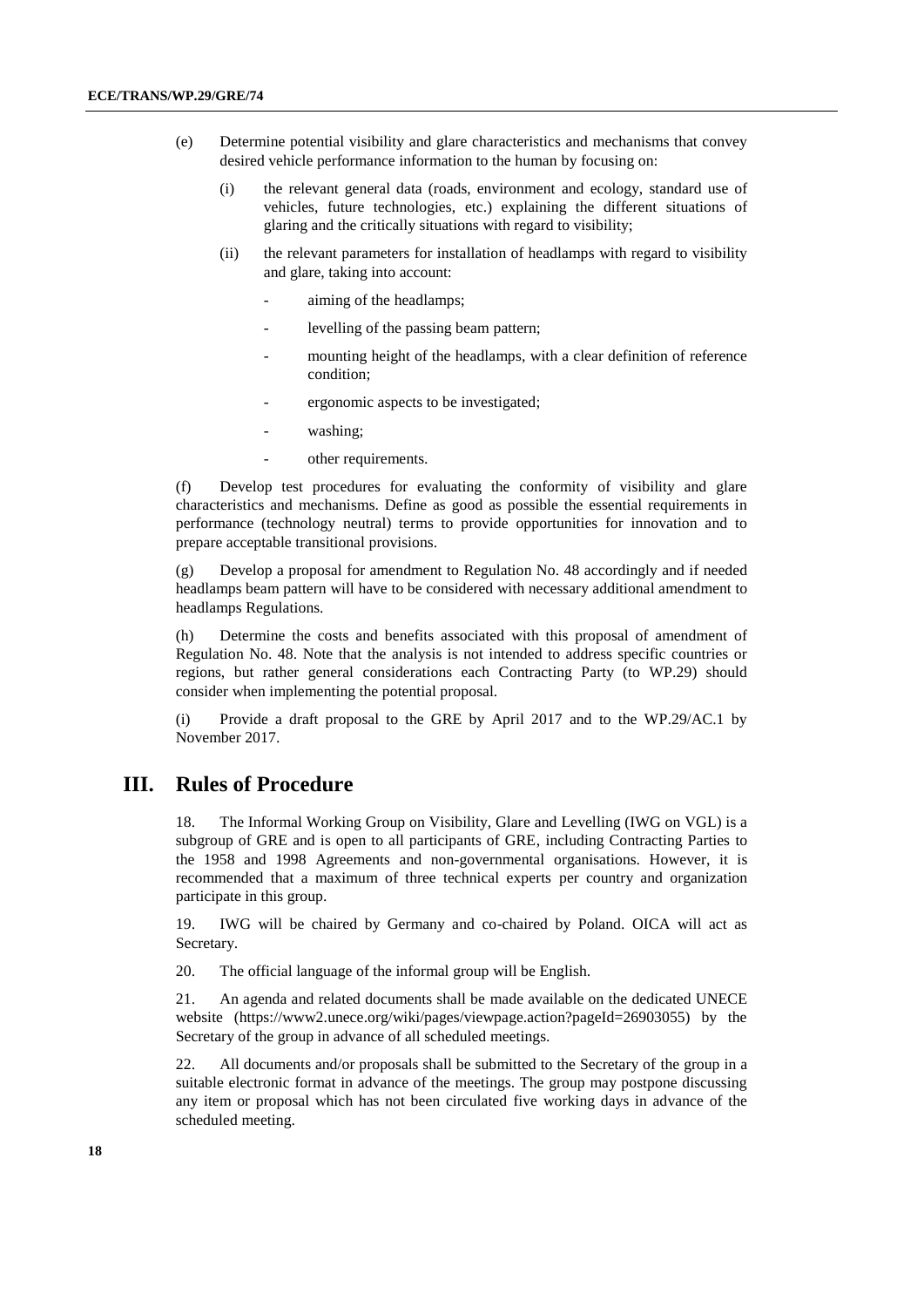23. The Secretary of the group shall distribute the draft meeting minutes to the informal group members within fifteen working days after the meeting of the group. The draft minutes shall be considered and adopted at the next session of IWG. The adopted minutes shall be submitted to GRE and will be used by the IWG Chair as a basis for his reporting to GRE about the activities of the IWG.

24. IWG shall develop its opinions and draft proposals by consensus, and submit these to GRE for further consideration and decision. If IWG cannot reach common agreement on particular items or proposals, the Chair shall present the issue to the GRE and/or the WP.29/AC.1 for resolution. The IWG Chair may seek guidance from GRE as appropriate.

25. Sessions shall be held in agreement with the majority of the participants after the group has been established in a constitutional meeting. Sessions may be in person or virtual using web-based technology.

26. A provisional agenda shall be drawn up by the Secretary in accordance with the proposals and requests received from the members of the group and with the agreement of the Chair. The first item upon the provisional agenda for each session shall be the adoption of the agenda.

27. The second item on the provisional agenda shall be the discussion on matters arising and adoption of the minutes of the previous session.

28. IWG shall provide GRE with status reports at each GRE session.

## **IV. Work plan and time schedule**

29. The aim of IWG VGL is to present an informal document related to Phase 1 for consideration at the seventy-fifth and seventy-sixth sessions of GRE in April 2016 and October 2016, respectively.

30. The final objective of IWG is to present a formal document related to Phase 1 for consideration at the seventy-seventh session of GRE in April 2017 and then for consideration at the 173th session of WP.29 in November 2017.

31. The time-line for Phase 2 shall be proposed at the seventy-sixth session of GRE in October 2016.

32. Meetings of the informal group shall be scheduled to meet the timeline for deliverables. These meetings may be "in-person" or virtual (WebEx or similar).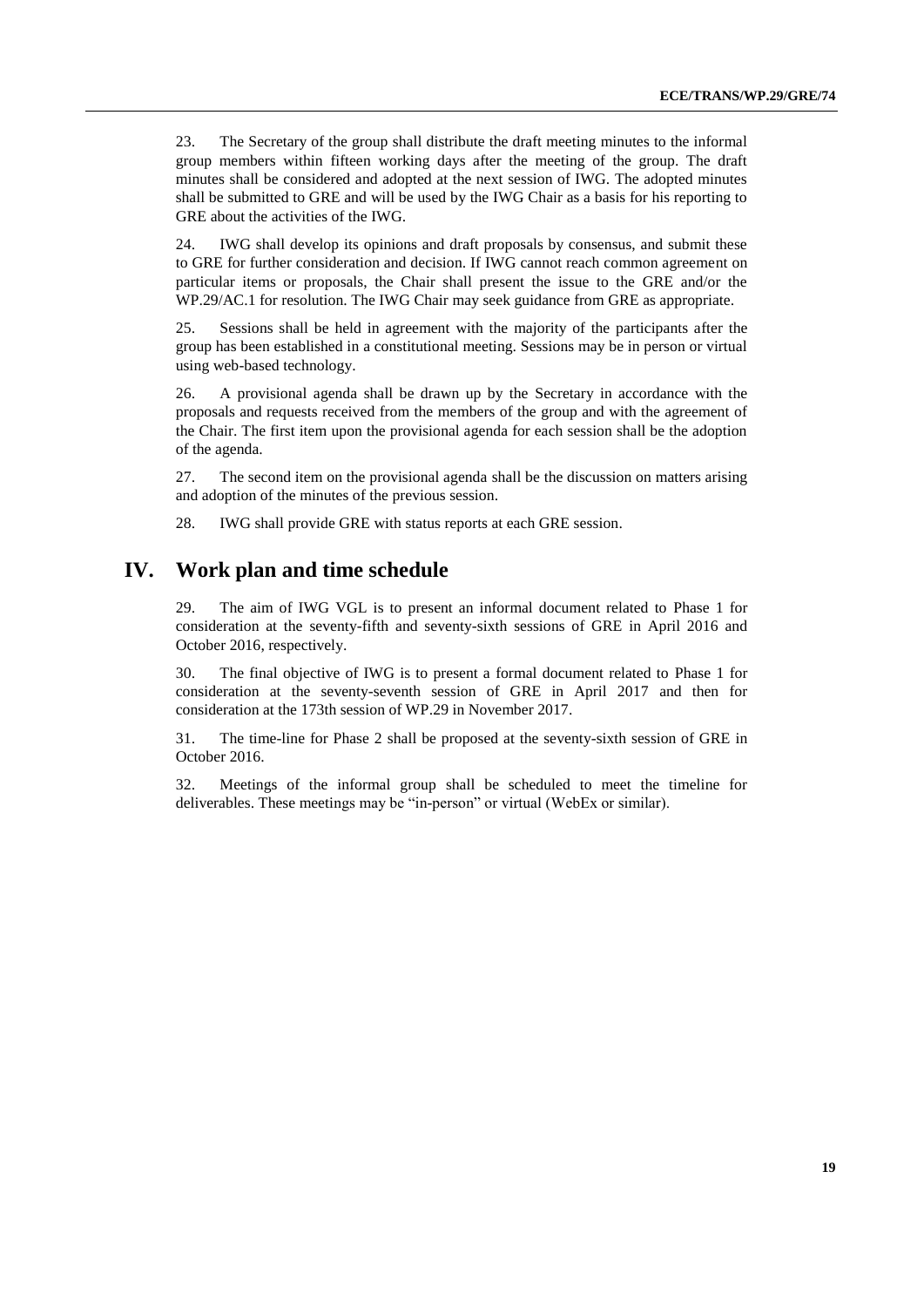## **Annex IV**

#### **Adopted amendments to ECE/TRANS/WP.29/GRE/2015/39**

*Insert a new paragraph 2.32.,* to read:

"**2.32.** *"Sequential activation"* **means an electrical connection where the individual light sources of a lamp are wired such that they are activated in a predetermined sequence.**"

*Insert a new paragraph 5.8.1.,* to read:

"**5.8.1. The photometric characteristics of a direction indicator lamp except for categories 5 and 6 specified in Regulation No. 6, and of a direction indicator lamp specified in Regulation No. 50 may be varied during a flash by sequential activation of light sources as specified in paragraph 5.6. of Regulation No. 6 or in paragraph 6.8. of Regulation No. 50.**

> **This provision shall not apply when direction indicator lamps of categories 2a and 2b of Regulation No. 6 or category 12 of Regulation No. 50 are operated as emergency stop signal according to paragraph 6.14. of this Regulation.**"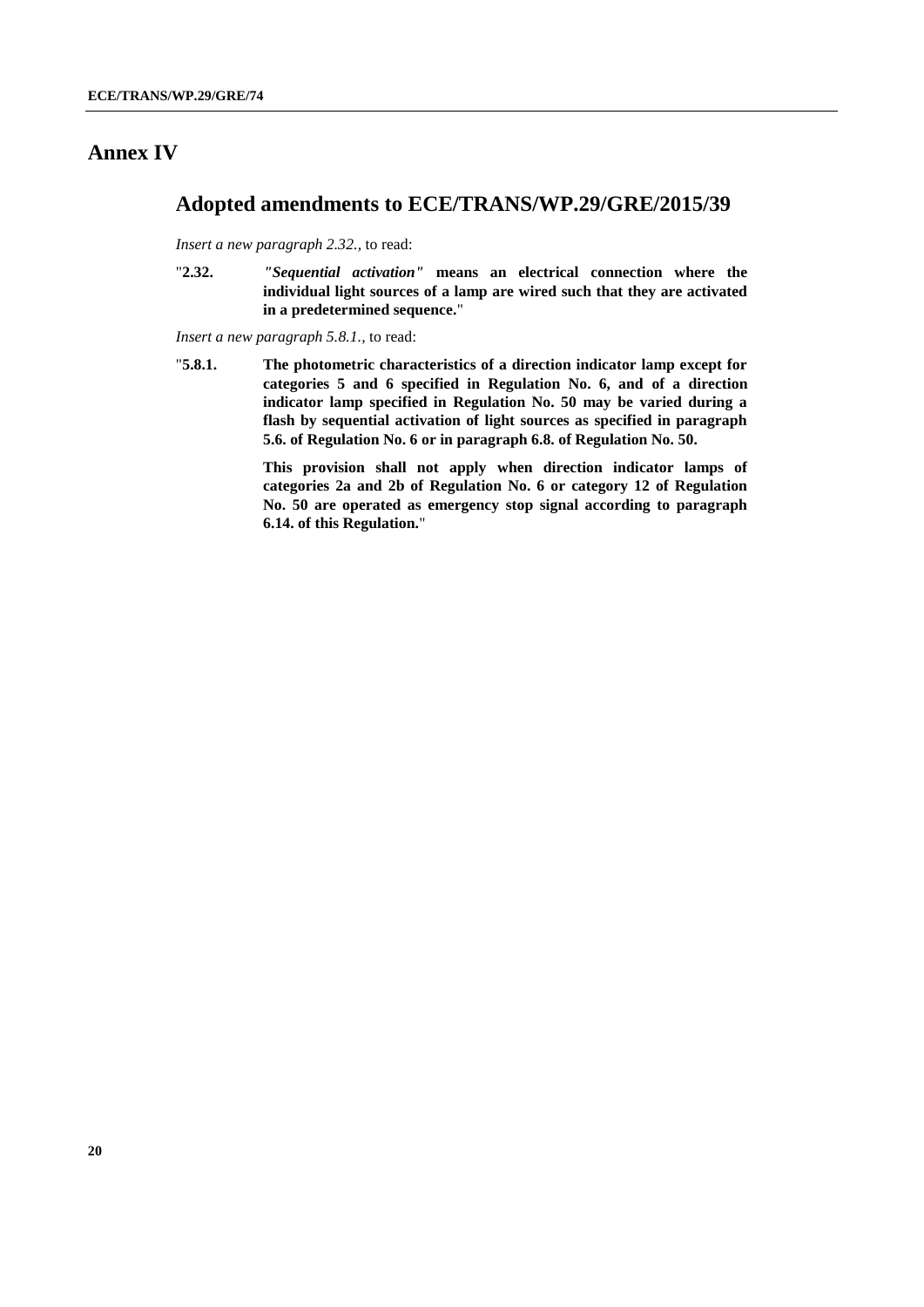## **Annex V**

## **Adopted amendments to Regulation No. 53**

*Paragraph 6.1.1. to 6.1.1.2.*, amend to read:

- "6.1.1. Number:
- 6.1.1.1. For motorcycles having a cylinder capacity  $\leq 125$  cm<sup>3</sup>

One or two of approved type according to:

- (a) Class B, C, D or E of Regulation No. 113;
- (b) Regulation No. 112;
- (c) Regulation No. 1;
- (d) Regulation No. 8;
- (e) Regulation No. 20;
- (f) Regulation No. 57;
- (g) Regulation No. 72;
- (h) Regulation No. 98.
- 6.1.1.2. For motorcycles having a cylinder capacity  $> 125$  cm<sup>3</sup>

One or two of approved type according to:

- (a) Class B, D or E of Regulation No. 113;
- (b) Regulation No. 112;
- (c) Regulation No. 1;
- (d) Regulation No. 8;
- (e) Regulation No. 20;
- (f) Regulation No. 72;
- (g) Regulation No. 98.
- Two of approved type according to:
- (h) Class C of Regulation No. 113."

*Paragraph 6.2.1 to 6.2.1.2.,* amend to read:

- "6.2.1. Number:
- 6.2.1.1. For motorcycles having a cylinder capacity  $\leq 125$  cm<sup>3</sup>

One or two of approved type according to:

- (a) Class B, C, D or E of Regulation No. 113;
- (b) Regulation No. 112;
- (c) Regulation No. 1;
- (d) Regulation No. 8;
- (e) Regulation No. 20;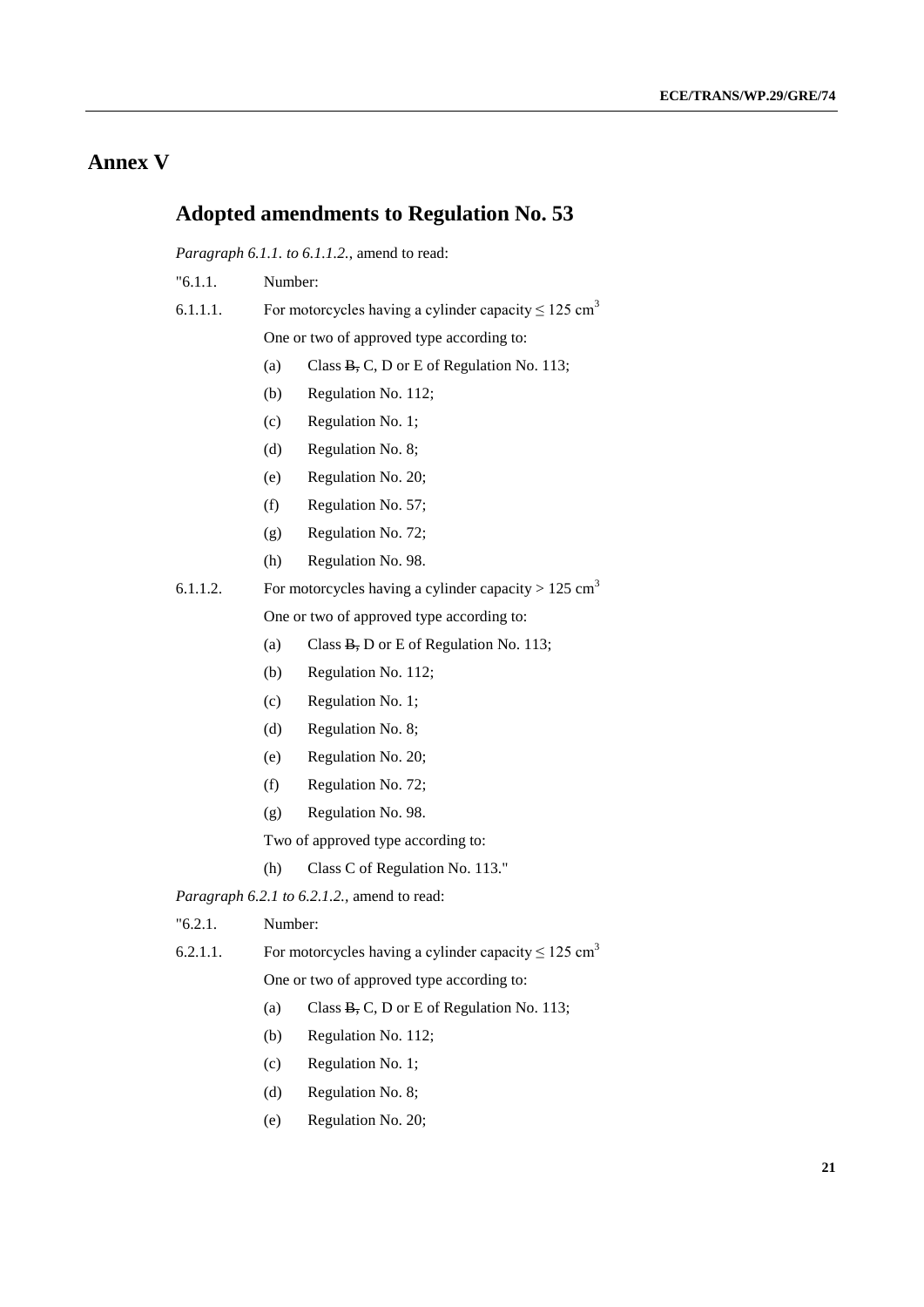- (f) Regulation No. 57;
- (g) Regulation No. 72;
- (h) Regulation No. 98.
- 6.2.1.2. For motorcycles having a cylinder capacity  $> 125$  cm<sup>3</sup>

One or two of approved type according to:

- (a) Class B, D or E of Regulation No. 113;
- (b) Regulation No. 112;
- (c) Regulation No. 1;
- (d) Regulation No. 8;
- (e) Regulation No. 20;
- (f) Regulation No. 72;
- (g) Regulation No. 98.

Two of approved type according to:

(h) Class C of draft Regulation No. 113."

*Insert new paragraphs 11.4. to 11.6.,* to read:

- "**11.4. As from the official date of entry into force of the 02 series of amendments, no Contracting Party applying this Regulation shall refuse to grant approvals under this Regulation as amended by the 02 series of amendments.**
- **11.5. As from 48 months after the date of entry into force mentioned in paragraph 11.4. above, Contracting Parties applying this Regulation shall grant approvals only if the vehicle type with regard to the number and mode of installation of the lighting and light-signalling devices corresponds to the requirements of the 02 series of amendments to this Regulation.**
- **11.6. Existing approvals granted under this Regulation before the date mentioned in paragraph 11.5. above shall remain valid.**"